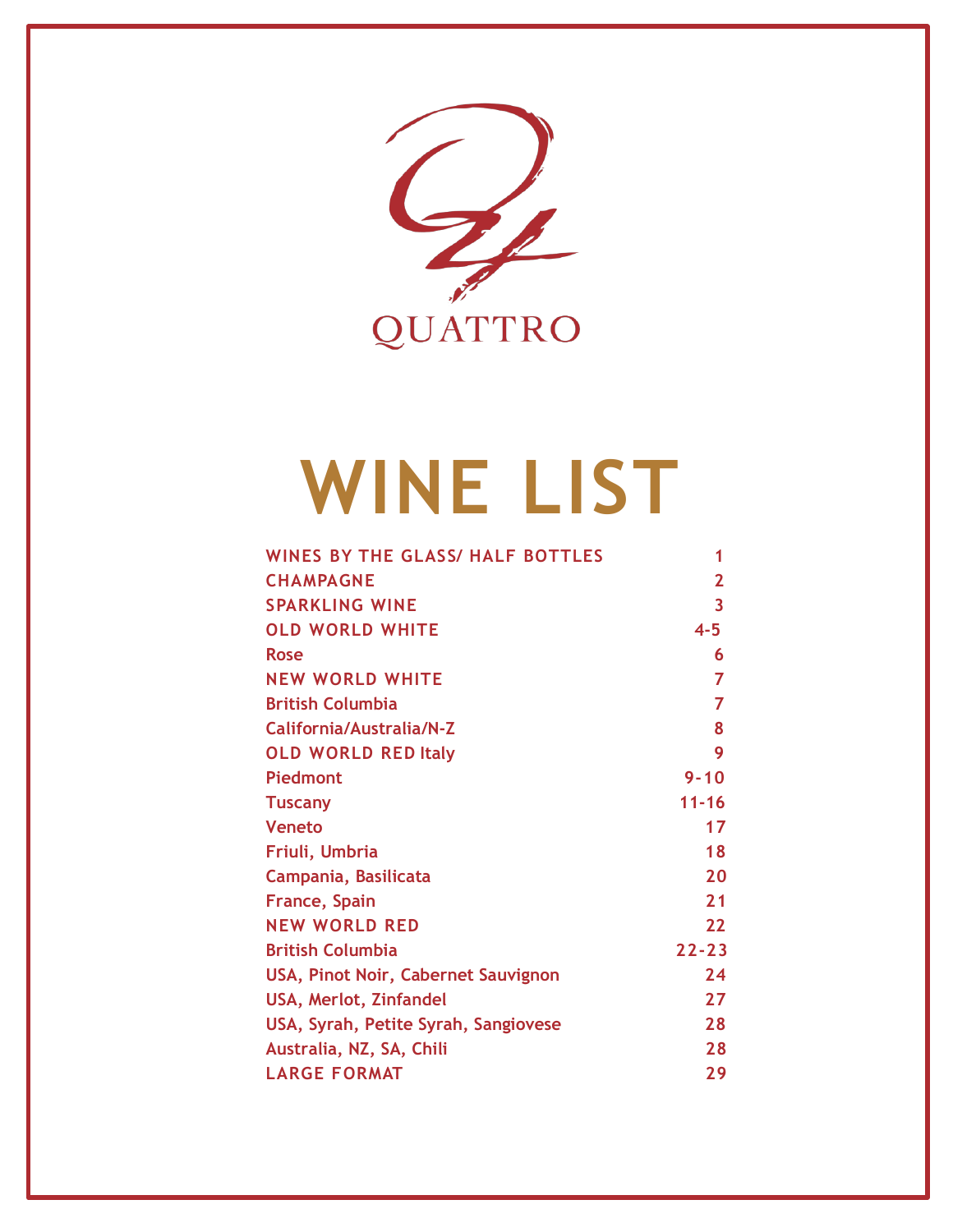

### WELCOME

Writing a wine list is like taking a journey around the world. Each wine has its own story. Every sip takes you closer to its native land and allows you to dream and feel the passion put into creating its essence. A wine list is crucial to creating a sense of place and identity to reflect the cuisine of Quattro.

# **CORKAGE POLICY**

We will happily open any 750ml bottle you bring for \$50 a bottle. There is a limit of one 750 ml bottle per reservation, and we request that the wine that you bring is not on our list.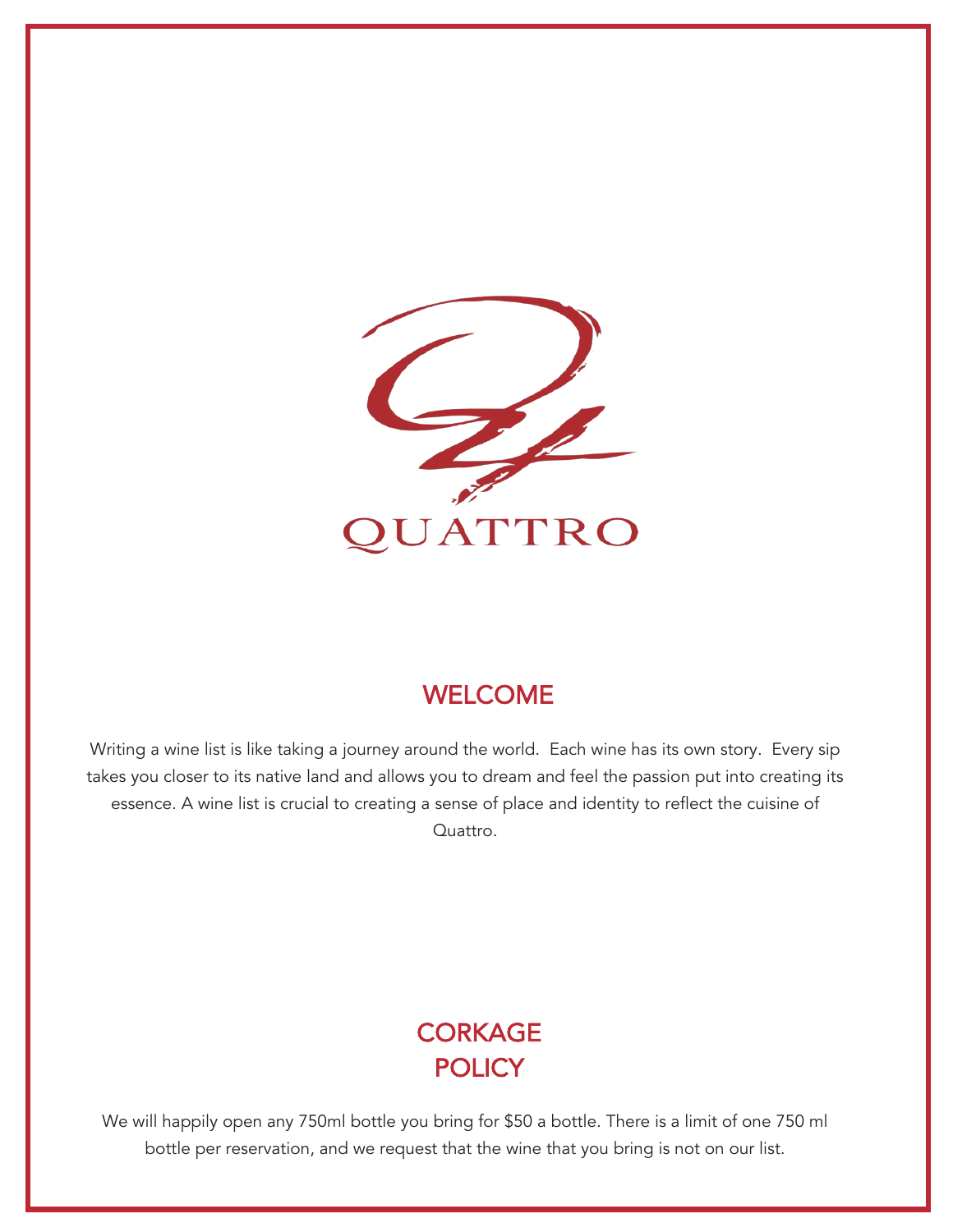# **WINES BY THE GLASS**

|                        |                                                   | 6oz | 9oz | 12oz | <b>BTL</b> |
|------------------------|---------------------------------------------------|-----|-----|------|------------|
| <b>SPUMANTE</b>        |                                                   |     |     |      |            |
| <b>PROSECCO</b>        | Giusti Rosalia EXTRA DRY, VENETO, ITALY           | 14  |     |      | 55         |
| <b>CHAMPAGNE</b>       | Piper Heidsieck BRUT                              | 32  |     |      | 120        |
| <b>BIANCO</b>          |                                                   |     |     |      |            |
| <b>SAUVIGNON BLANC</b> | Attems, FRIULI, ITALY 2018                        | 15  | 20  | 28   | 60         |
| <b>PINOT GRIS</b>      | Mayhem OKANAGAN 2019                              | 13  | 18  | 24   | 50         |
| <b>RIESLING</b>        | Daydreamer, NARAMATA 2021                         | 18  | 25  | 35   | 70         |
| <b>PINOT GRIGO</b>     | Alois Lageder, Terra Alpina, DOLOMITI, ITALY 2020 | 19  | 25  | 36   | 75         |
| <b>CHARDONNAY</b>      | Antinori, Bramito della Sala, UMBRIA, ITALY 2020  | 23  | 31  | 42   | 90         |
| <b>ROSATO</b>          |                                                   |     |     |      |            |
| SYRAH-VIOGNIER         | Daydreamer, NARAMATA 2021                         | 16  | 22  | 34   | 65         |
| <b>ROSSO</b>           |                                                   |     |     |      |            |
| <b>PINOT NOIR</b>      | Stag's Hollow OKANAGAN 2018                       | 15  | 20  | 28   | 60         |
| <b>MERLOT</b>          | Burrowing Owl Estate Winery OKANAGAN 2019         | 18  | 25  | 35   | 70         |
| MERLOT-SYRAH-CABERNET  | Guado Al Tasso, Il Bruciato BOLGHERI ITALY 2020   | 21  | 29  | 38   | 85         |
| SANGIOVESE-CABERNET    | Borgo Dei Guidi ITALY 2017                        | 19  | 25  | 36   | 75         |
| <b>SYRAH-VIOGNIER</b>  | Daydreamer, Amelia NARAMATA 2018                  | 21  | 29  | 38   | 85         |
| <b>SANGIOVESE</b>      | Rocca delle Macie, Sant'Alfonso ITALY 2018        | 23  | 31  | 42   | 90         |
| <b>NEBBIOLO</b>        | Batasiolo BAROLO RISERVA ITALY 2011               | 27  | 38  | 50   | 110        |

### HALF BOTTLES

| <b>WHITE</b> |                                                                           |     |
|--------------|---------------------------------------------------------------------------|-----|
| 1802         | Bucci TUSCANY (VERDICCHIO) 2019                                           | 50  |
| <b>RED</b>   |                                                                           |     |
| 1860         | Marchese Antinori, Tignanello TUSCANY (SANGIOVESE BLEND) 2018             | 165 |
| 1855         | Conti Costanti Viticultori BRUNELLO DI MONTALCINO (SANGIOVESE BLEND) 2015 | 170 |
| 1856         | Kosta Browne, RUSSIAN RIVER (PINOT NOIR) 2018                             | 190 |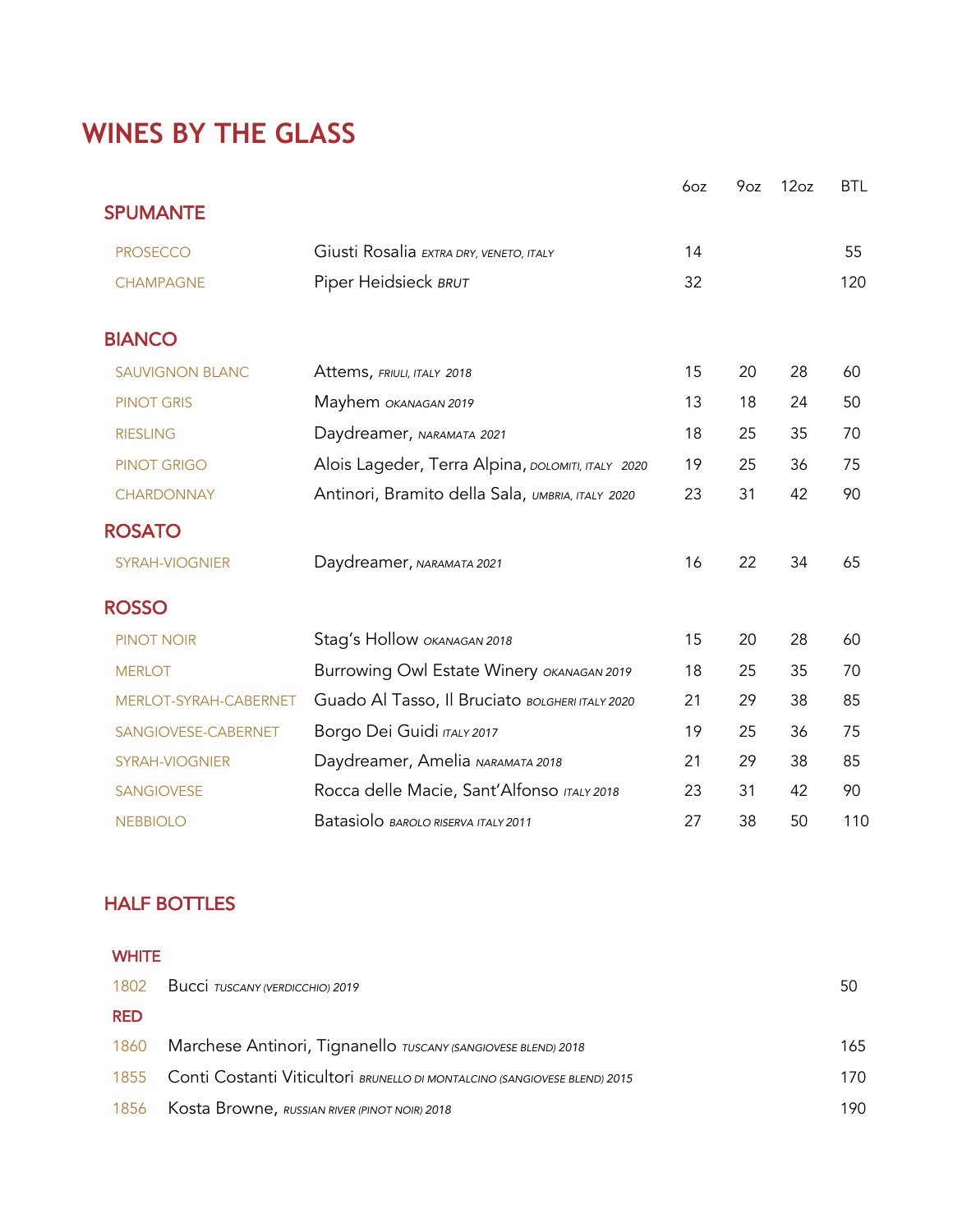# **CHAMPAGNE**

#### NON-VINTAGE

|     | 155 Piper Heidsieck BRUT                      | 120 |
|-----|-----------------------------------------------|-----|
| 131 | Charles Heidsieck BRUT                        | 130 |
| 107 | Delamotte BRUT                                | 140 |
| 112 | Bruno Paillard Extra BRUT                     | 185 |
| 113 | Bruno Paillard Grand Cru BLANC DE BLANC       | 295 |
| 111 | Cederic Bouchard, Roses de Jeanne BRUT NATURE | 250 |

### VINTAGE

| 133 | Louis Roederer, Cristal BRUT 1999             | 1200 |
|-----|-----------------------------------------------|------|
| 134 | Louis Roederer, Cristal BRUT 2000             | 1450 |
| 157 | Bollinger, RD EXTRA BRUT 2007                 | 900  |
| 123 | Moët & Chandon, Dom Pérignon BRUT 2010        | 950  |
| 126 | Moët & Chandon, Dom Pérignon BRUT 1990 (1.5L) | 3200 |
| 136 | Louis Roederer, Cristal BRUT 2009 (3L)        | 6000 |

### ROSÉ

| 119 Laurent-Perrier BRUT, NV          | 200  |
|---------------------------------------|------|
| 121 Louis Roederer BRUT 2014          | 250  |
| 120 Laurent Perrier BRUT, NV (1.5L)   | 595  |
| 140 Louis Roederer, Cristal BRUT 2000 | 1450 |
| 142 Louis Roederer, Cristal BRUT 1999 | 1600 |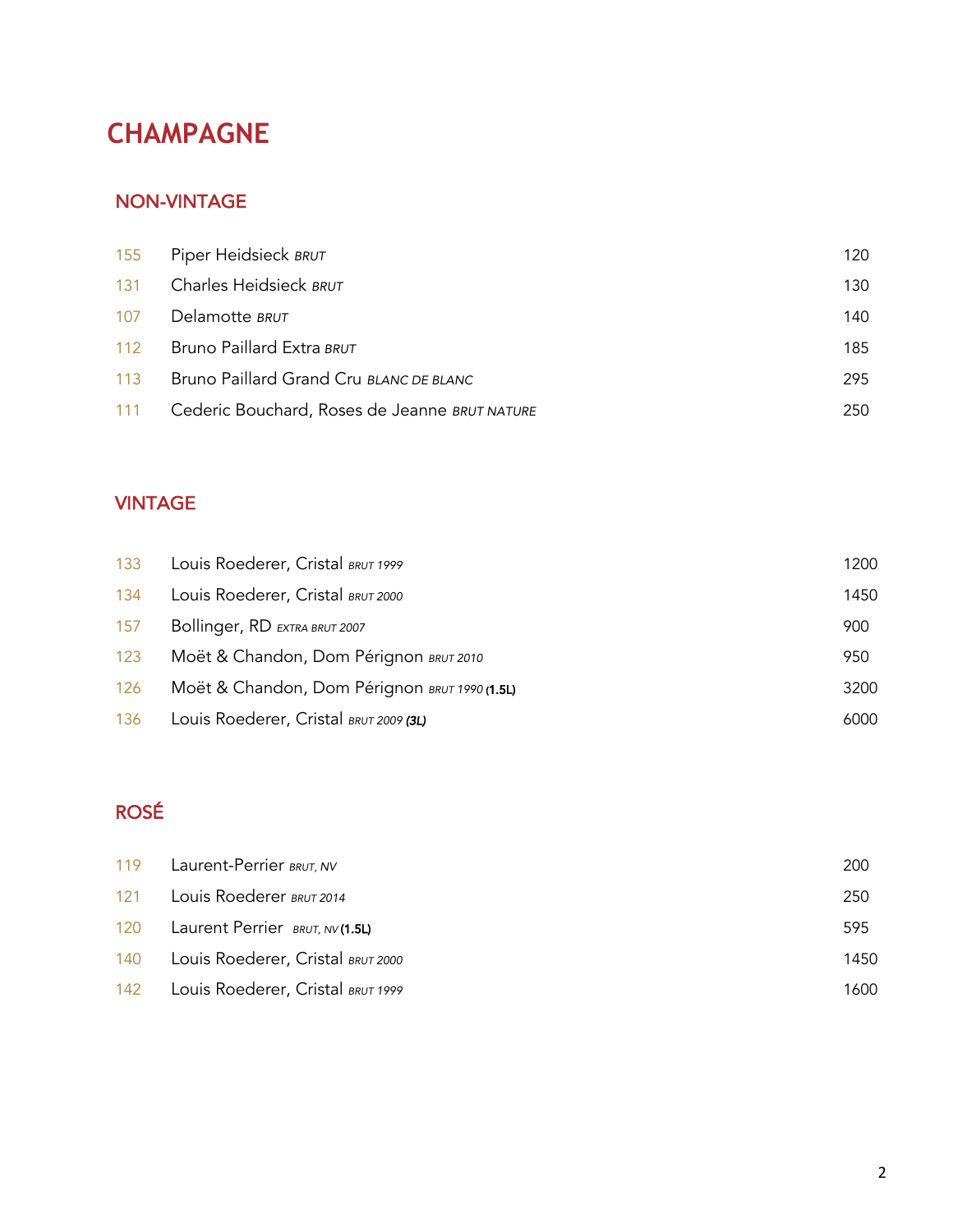# **SPARKLING WINE**

### **ITALY**

| 129 | Lini 910, Labrusca LAMBRUSCO BIANCO, EMILIA-ROMAGNA NV             | 50  |
|-----|--------------------------------------------------------------------|-----|
| 158 | Canella, Lido ROSÉ PROSECCO, VENETO, BRUT 2020                     | 55  |
| 128 | Giusti, Rosalia PROSECCO, VENETO, BRUT NV                          | 55  |
| 102 | Fratus FRANCIACORTA, BRUT NV                                       | 70  |
| 144 | Villa Sparina VENETO, BRUT NV                                      | 65  |
| 145 | Batasiolo PIEDMONT, BRUT 2013                                      | 80  |
| 146 | Marchese Antinori, Donna Cora Satèn, FRANCIACORTA, BRUT SATÈN 2016 | 150 |

### USA

| 101 | Domaine Chandon BRUT, CALIFORNIA                       | 90  |
|-----|--------------------------------------------------------|-----|
|     | <b>AUSTRALIA</b>                                       |     |
| 108 | Molly Dooker, Goose Bumps BAROSSA VALLEY (SHIRAZ) 2006 | 140 |
| 122 | E&E BAROSSA VALLEY (SHIRAZ) 2002                       | 150 |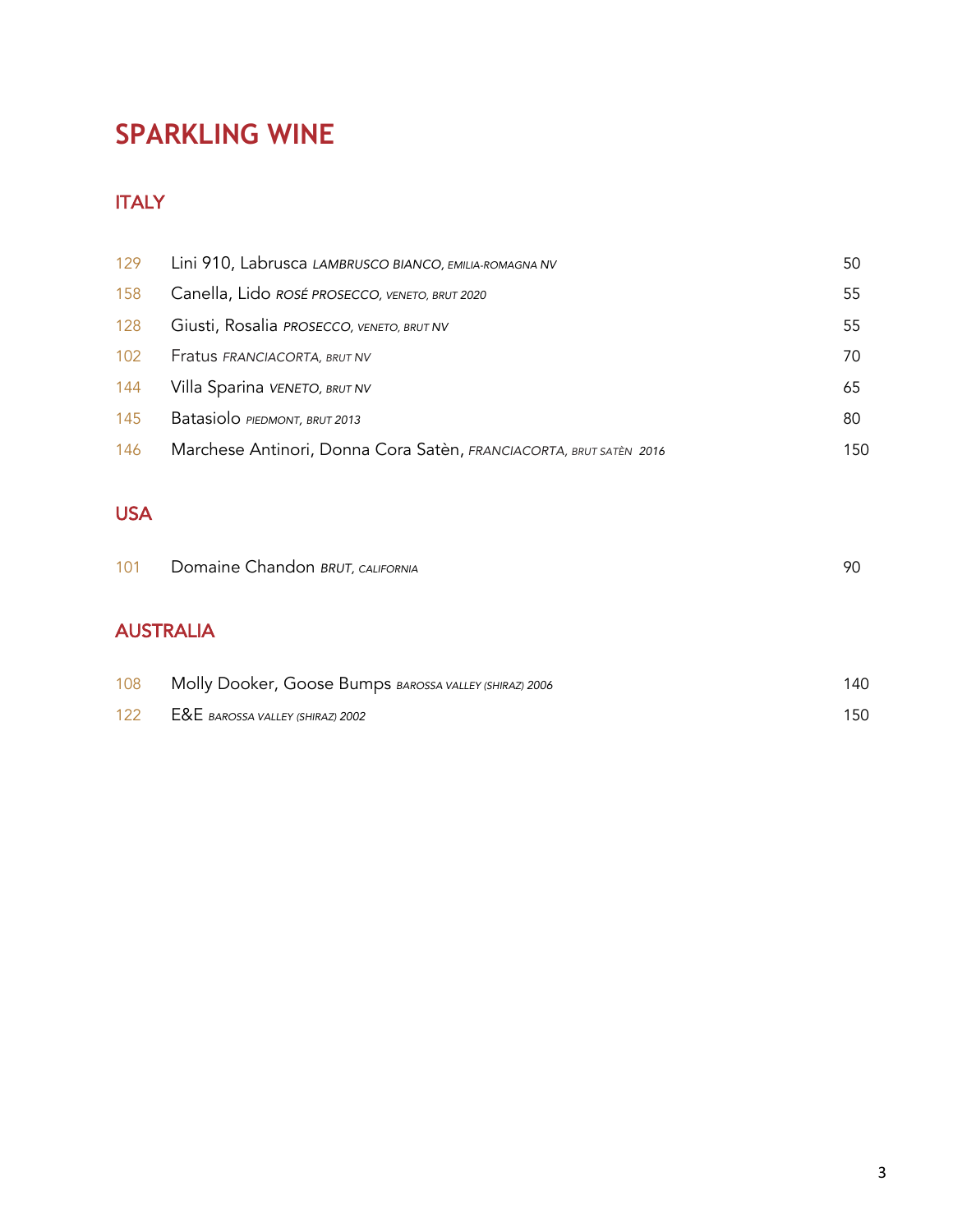# !"**OLD WORLD WHITE**

# **ITALY**

#### **ARNEIS**

| 407 Ceretto PIEDMONT 2019 | 85 |
|---------------------------|----|
|                           |    |

### **CHARDONNAY**

| 243 | Guisti, Dei Carni FRIULI VENEZIA GIULIA 2017                                        | 60  |
|-----|-------------------------------------------------------------------------------------|-----|
| 211 | Marchese Antinori, Castello della Sala, Bramito UMBRIA 2020                         | 90. |
| 249 | Marchese Antinori, Castello della Sala, Cervaro (CHARDONNAY, GRECHETTO) UMBRIA 2019 | 190 |

#### **MOSCATO**

| 408 | Batasiolo, Moscato d'Asti (5.5% alcohol) PIEDMONT 2017 |  |
|-----|--------------------------------------------------------|--|
|-----|--------------------------------------------------------|--|

#### PINOT GRIGIO

| 325 | Santa Christina sicily 2019                      | 45 |
|-----|--------------------------------------------------|----|
| 326 | Attems FRIULI VENEZIA GIULIA 2018                | 60 |
| 354 | Santa Sofia GARDA 2020                           | 65 |
| 320 | Alois Lageder, Dolomiti TRENTINO-ALTO ADIGE 2019 | 75 |
| 321 | Abbazia di Novacella, SÜDTIROL-ALTO ADIGE 2019   | 75 |
| 328 | Jermann FRIULI VENEZIA GIULIA 2020               | 80 |
| 353 | Alois Lageder, Porer SÜDRITOL-ALTO ADIGE 2019    | 90 |

#### SAUVIGNON BLANC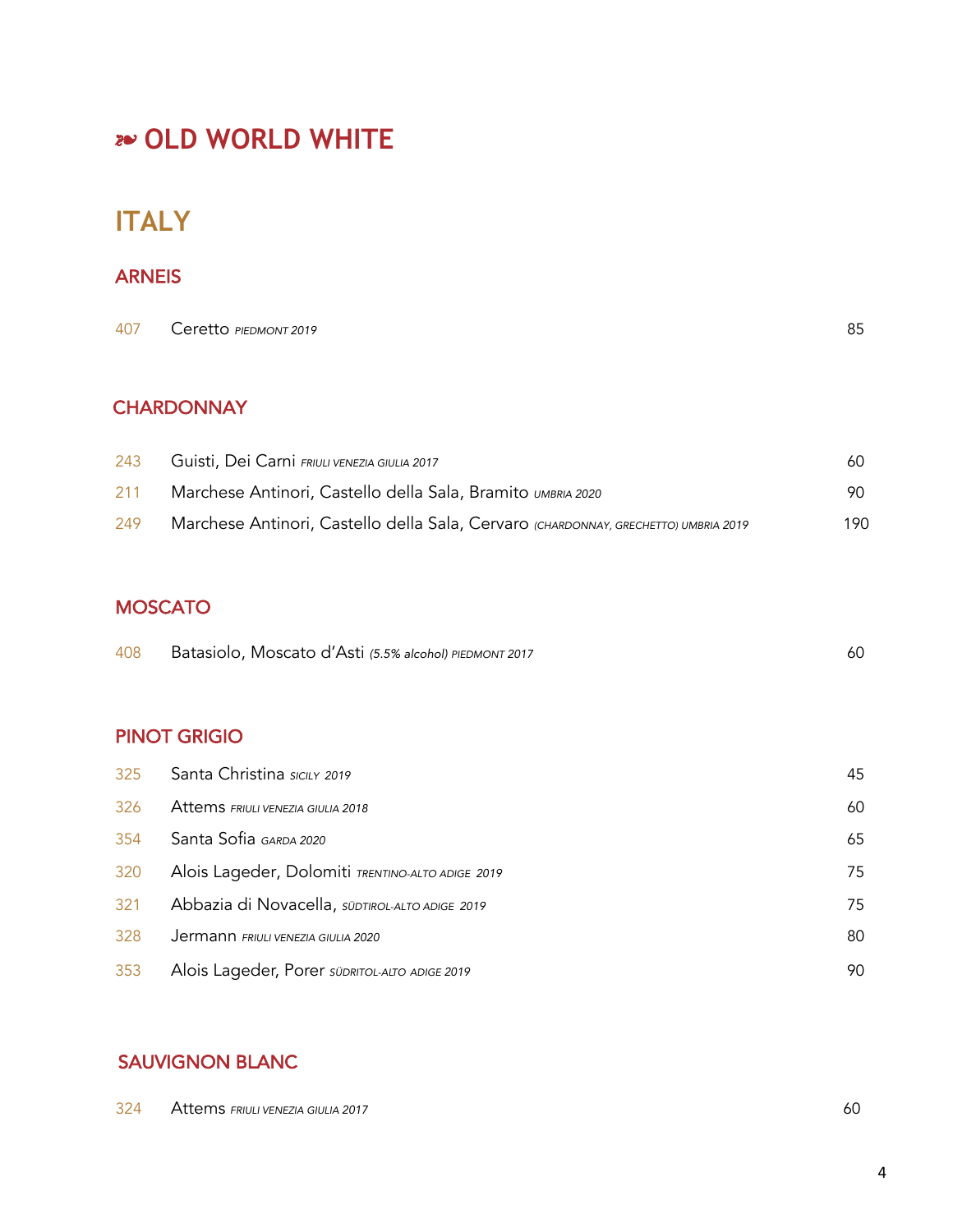# !"**OLD WORLD WHITE**

### TREBIANO

| 406 | Umberto Cesari, Moma Bianco (TREBIANO, CHARDDONAY, SAUVIGNON BLANC) EMILIA-ROMAGNA 2019 | 40 |
|-----|-----------------------------------------------------------------------------------------|----|
|-----|-----------------------------------------------------------------------------------------|----|

### VERMENTINO

| 309 | Rocca delle Macie, Moonlite (VERMENTINO, CHARDONNAY) TUSCANY 2019 | 65. |
|-----|-------------------------------------------------------------------|-----|
| 313 | Tenuta Guado Al Tasso (VERMENTINO) TUSCANY 2020                   | 80  |
| 310 | Gaja, Vistamare (VERMENTINO, VIOGNIER, FIANO) 2019                | 160 |

### OTHER VARIETAL

| 416 | Pieropan, Soave (GARGANEGA) VENETO 2020                       | 60 |
|-----|---------------------------------------------------------------|----|
| 403 | Villa Sparina, Gavi (CORTESE) PIEMONT 2020                    | 60 |
| 433 | Donnafugata, Anthilia (ANSONICA) SICILY 2020                  | 65 |
| 405 | Feudo Disisa (GRILLO) SICILY 2020                             | 65 |
| 436 | Villa Matilde, Falerno Del Massico (FALANGHINA) CAMPANIA 2017 | 70 |
| 404 | Pietradolce (CARRICANTE) ETNA 2020                            | 70 |
| 410 | Bucci Classico (VERDICCHIO) 2017                              | 80 |

# **GERMANY**

### **MOSEL**

|     | 411 Dr. Loosen (RIESLING) 2020 | 45 |
|-----|--------------------------------|----|
| 418 | Nik Weis (RIESLING) 2020       | 65 |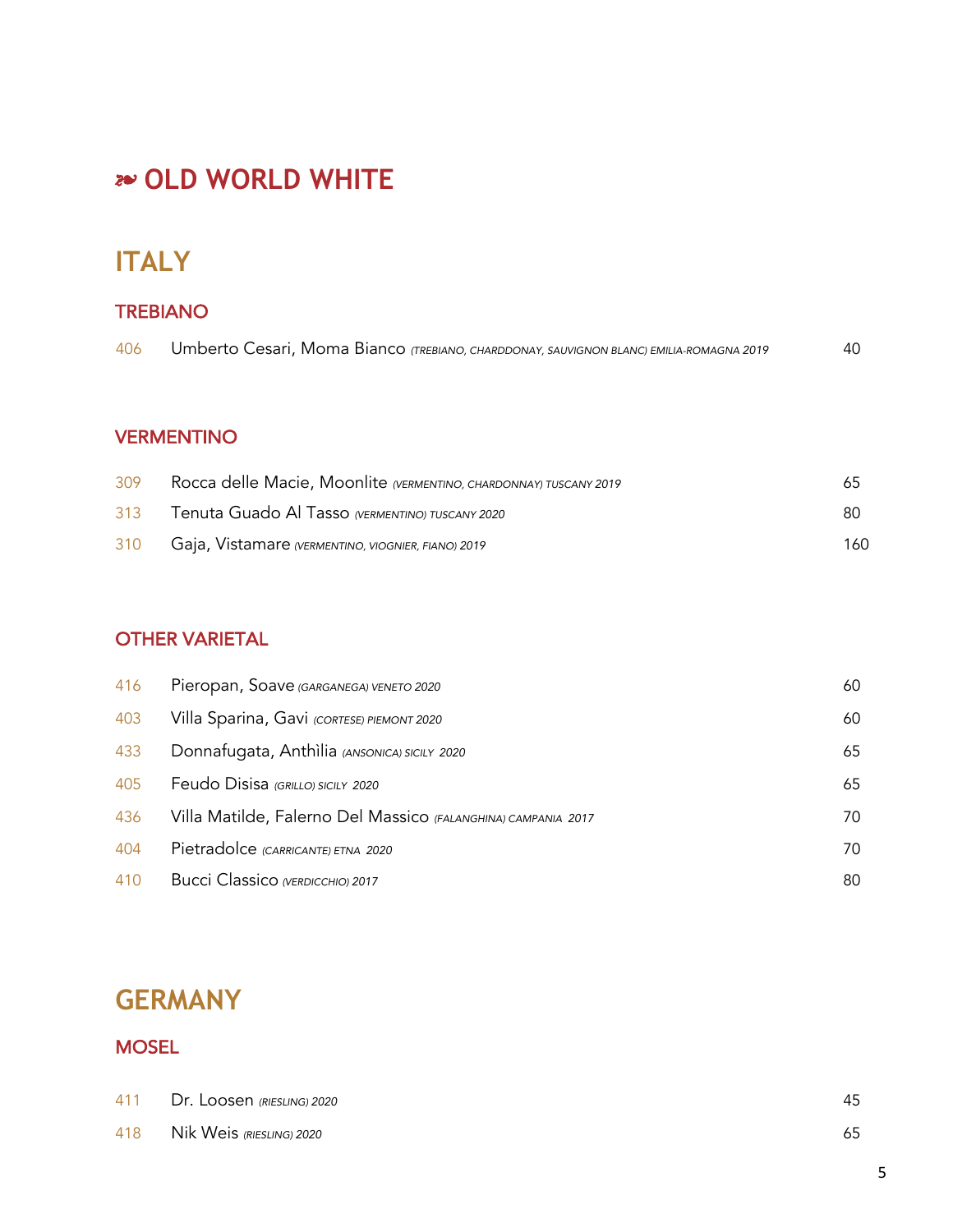# !"**OLD WORLD WHITE**

# **ROSÉ**

| 402 | Tenuta Sant'Antonio, Scaia, Veneto (CORVINA) 2017                                | 50  |
|-----|----------------------------------------------------------------------------------|-----|
| 419 | Laurent Miquel, Alaina, Languedoc (SYRAH, GRENACHE, CINSAULT) 2020               | 55  |
| 409 | Fattoria le Pupille, Rosa Mati, Tuscany (SYRAH) 2017                             | 60  |
| 423 | Chateau Clamens, Julie, Fronton (NEGRETTE, SYRAH, CAB. FRANC) 2020               | 60  |
| 435 | Il Poggione, Lo Sbrancato, Tuscany (SANGIOVESE) 2020                             | 60  |
| 420 | Tenuta Guado Al Tasso, Scalabrone, Bolgheri (CABERNET SAUVIGNON, MERLOT) 2020    | 65  |
| 434 | Rocca delle Macie, Campo Maccione, Tuscany (SANGIOVESE) 2020                     | 65  |
| 355 | Château d'Esclans, Whispering Angel, Côtes de Provence (GRENACHE, CINSAULT) 2021 | 80  |
| 355 | Marchese Antinori, A, Tuscany (ALEATICO) 2020                                    | 145 |

# **FRANCE**

| 300 | Attitude (SAUVIGNON BLANC) 2019                                                             | 65  |
|-----|---------------------------------------------------------------------------------------------|-----|
| 306 | Château Sancerre (SAUVIGNON BLANC) 2019                                                     | 70  |
| 227 | Gautheron, Chablis Vieilles Vignes (CHARDONNAY) 2019                                        | 80  |
| 225 | Rully Premier Cru, Mont-Palais (CHARDONNAY) 2018                                            | 90  |
| 352 | Domaine Bailly-Reverdy, Sancerre Point d'Orgue (SAUVIGNON BLANC) 2019                       | 95  |
| 351 | Juliette Avril, Chateauneuf du Pape (ROUSSANE, GRENACHE BLANC, CLAIRETTE, BOURBOULENC) 2019 | 105 |
| 223 | Bernard Defaix, Chablis Premier Cru, Cóte de Lechet (CHARDONNAY) 2019                       | 110 |
| 350 | Paul Autard, Chateauneuf du Pape (VIOGNER, ROUSSANE, MARSANNE) 2018                         | 160 |
| 251 | J-B Boudier, Pernand-Vergelesses, Premier Cru, Cóte de Beaune (CHARDONNAY) 2019             | 185 |
| 224 | J-M Brocard Chablis Premier Crus, Vaulorent (CHARDONNAY) 2019                               | 195 |
| 228 | Carabello-Baum, Meursault (CHARDONNAY) 2017                                                 | 255 |
| 252 | Monthelie-Douhairet-Porcheret, Meursault Premier Cru (CHARDONNAY) 2019                      | 260 |
| 250 | Maison Champy, Puligny-Montrachet Premier Cru, Champ Gain (CHARDONNAY) 2011                 | 500 |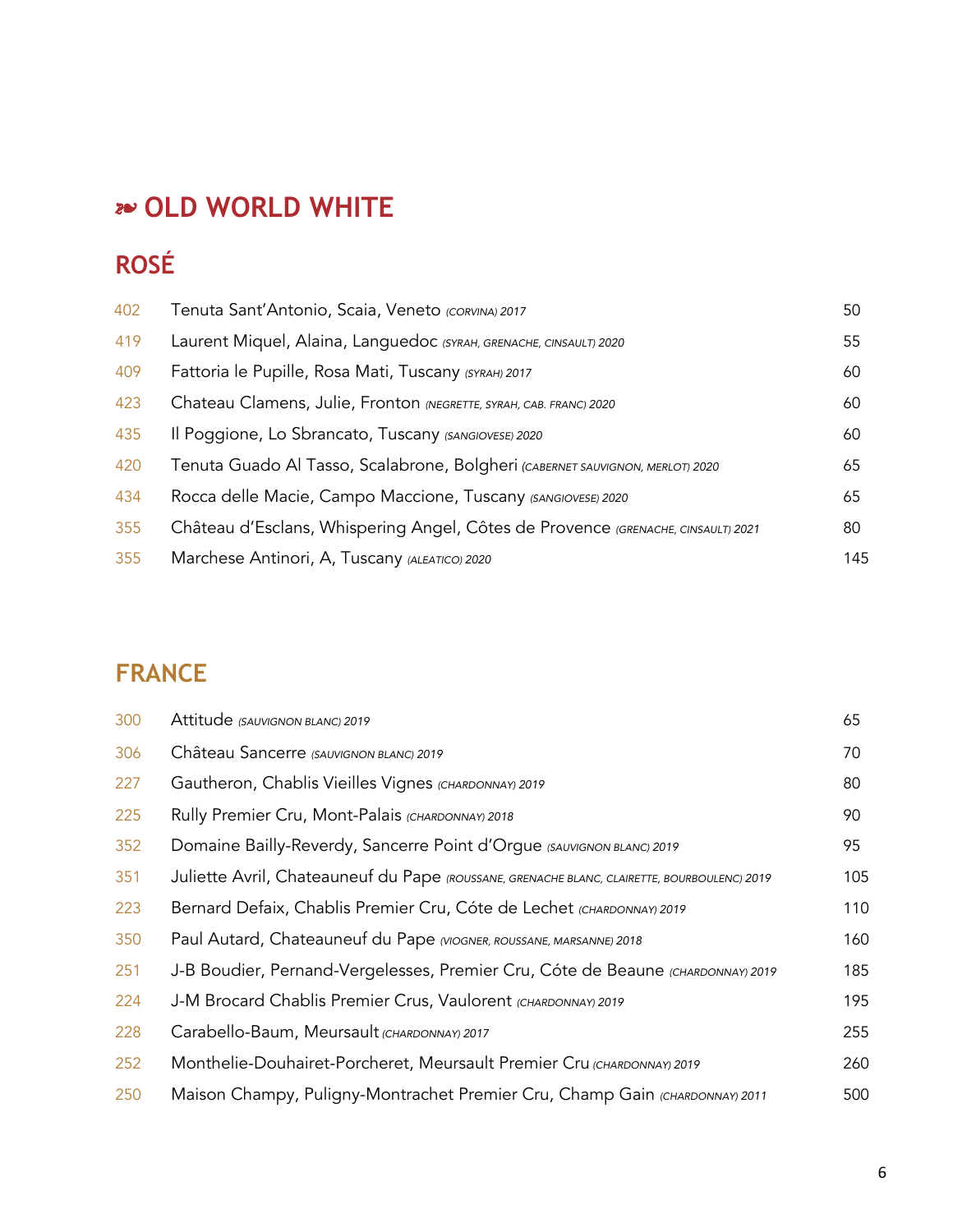# **20 NEW WORLD WHITE** (BY REGION AND VARIETAL)

# **BRITISH COLUMBIA**

#### **CHARDONNAY**

| 212 | Meyer Family Vineyards OKANAGAN FALLS 2019            | 90  |
|-----|-------------------------------------------------------|-----|
| 219 | Marcus Ansems OKANAGAN 2019                           | 115 |
| 213 | Checkmate Artisanal Winery, Fool's Mate OKANAGAN 2014 | 150 |
| 204 | Checkmate Artisanal Winery, Attack OKANAGAN 2017      | 180 |

### PINOT GRIS

| 304 | Mayhem <i>ока</i> ласал 2019          | 50 |
|-----|---------------------------------------|----|
|     | 303 Volcanic Hills OKANAGAN 2019      | 50 |
| 327 | Stag's Hollow <i>skaha bench 2020</i> | 55 |
| 319 | Daydreamer NARAMATA2021               | 60 |

#### OTHER VARIETAL

| 356 | The Wine Umbrella, Fleur (SAUVIGNON BLANC, VIOGNIER, MUSCAT) OKANAGAN 2019 | 50 |
|-----|----------------------------------------------------------------------------|----|
| 427 | Church & State Wines (VIOGNIER) OKANAGAN 2018                              | 55 |
| 422 | Lake Breeze Vineyards (ROUSANNE) OKANAGAN 2017                             | 60 |
| 312 | Serendipity Vineyards (VIOGNIER) NARAMATA 2020                             | 65 |
| 332 | Niche (SAUVIGNON BLANC) OKANAGAN 2020                                      | 65 |
| 415 | Daydreamer, Rosé (SYRAH, VIOGNIER) NARAMATA 2021                           | 65 |
| 307 | Sperling Vineyards, Old Vines (RIESLING) OKANAGAN 2017                     | 70 |
| 424 | Daydreamer (RIESLING) NARAMATA2021                                         | 70 |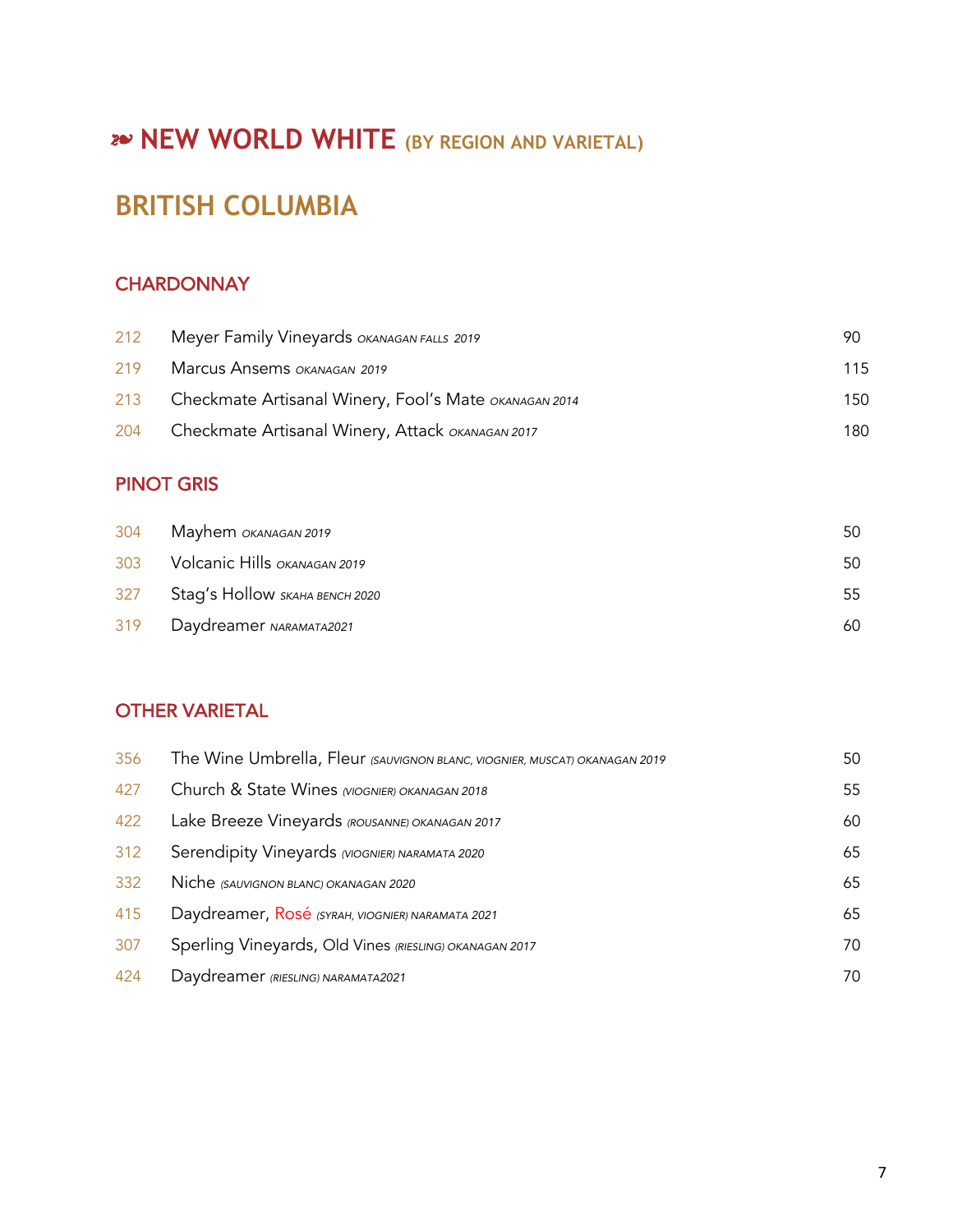# ! **NEW WORLD WHITE (BY REGION AND VARIETAL)**

# **USA**

# **CALIFORNIA**

#### **CHARDONNAY**

|     | 216 Davis Bynum RUSSIAN RIVER 2017        | 90  |
|-----|-------------------------------------------|-----|
| 247 | Hartford Court RUSSIAN RIVER 2018         | 95  |
| 203 | Clos Du Val NAPA VALLEY 2019              | 100 |
| 202 | Heitz Cellar NAPA VALLEY 2017             | 115 |
| 215 | Beringer Private Reserve NAPA VALLEY 2017 | 130 |

#### OTHER VARIETAL

| 308 | I reana central cost (VIOGNIER, MARSANNE, ROUSSANE) 2018 |  |
|-----|----------------------------------------------------------|--|
|     |                                                          |  |

# **OREGON**

#### **CHARDONNAY**

| 246 | Westmont WILLAMETTE VALLEY 2018                        |  |
|-----|--------------------------------------------------------|--|
| 230 | Hyland Estates, Single Vineyard WILLAMETTE VALLEY 2017 |  |

# **AUSTRALIA and NEW ZEALAND**

| 305 | Tahbilk NAGAMBIE LAKES (VIOGNIER) 2017                                       | 55  |
|-----|------------------------------------------------------------------------------|-----|
|     | 311 Craggy Range, Te Muna Road Vineyard MARTINBOROUGH (SAUVIGNON BLANC) 2021 | 90  |
| 315 | Pegasus Bay (SAUVIGNON BLANC, SEMILLON) 2018                                 | 100 |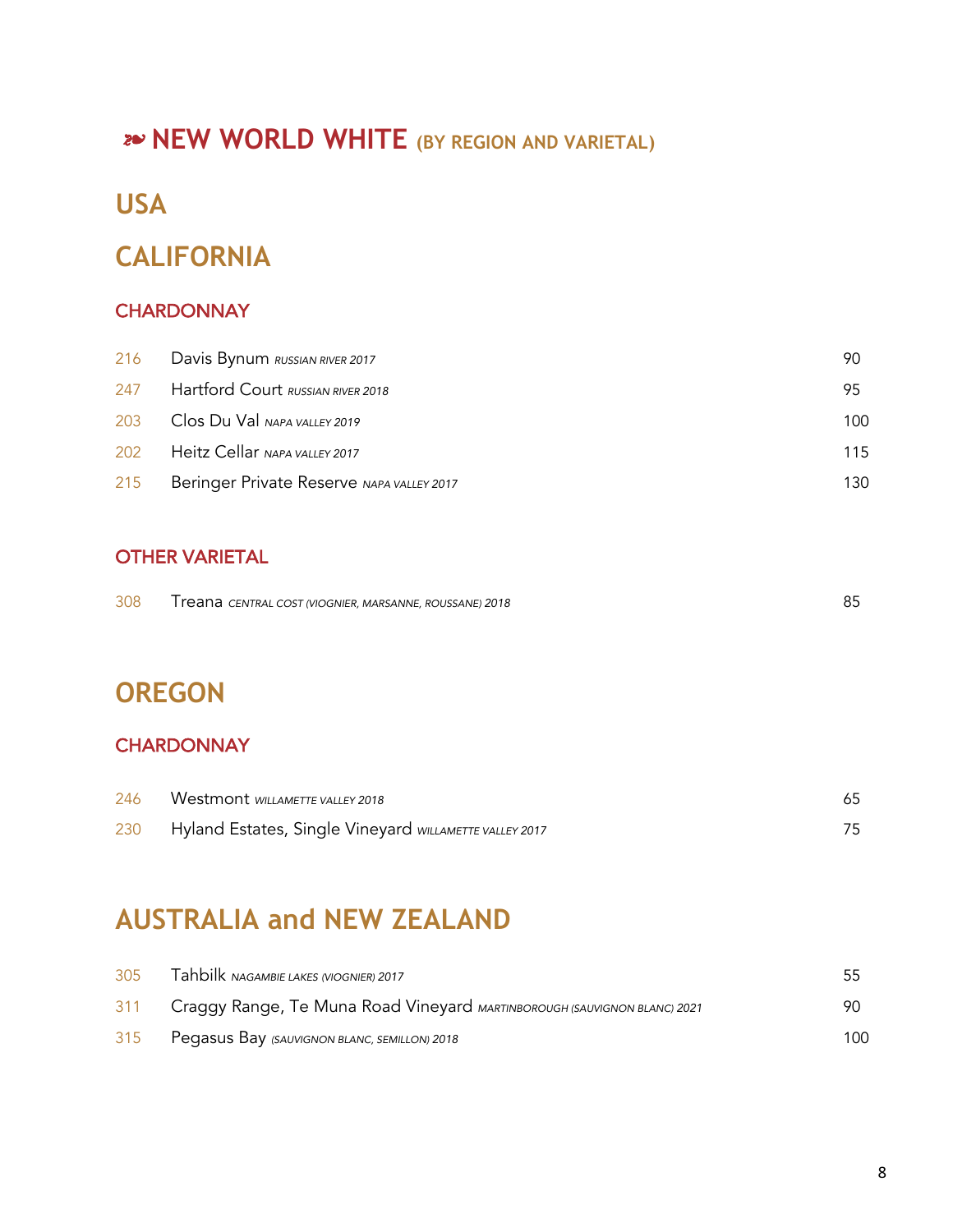# **20 OLD WORLD RED (BY REGION)**

# **ITALY**

### **PIEDMONT**

### **BARBARESCO**

| 910 | Batasiolo 2017                      | 80  |
|-----|-------------------------------------|-----|
| 911 | De Forville 2018                    | 95  |
| 907 | De Forville, Loreto 2018            | 120 |
| 908 | Prunotto 2017                       | 160 |
| 912 | Pio Cesare 2017                     | 230 |
| 913 | Sottimano, Pajoré 2017              | 245 |
| 914 | Poderi Colla, Roncaglie 2016 (1.5L) | 375 |
| 915 | Pio Cesare, Il Bricco 2017          | 400 |

### BAROLO

| 1005 | Batasiolo Riserva 2011                      | 110 |
|------|---------------------------------------------|-----|
| 1025 | Prunotto 2017                               | 135 |
| 1043 | Marchesi Di Barolo 2017                     | 140 |
| 1003 | Voerzio Martini 2016                        | 145 |
| 1004 | Barale Fratelli 2016                        | 150 |
| 1020 | Cordero Di Montezemolo, Monfalletto 2017    | 155 |
| 1007 | Seghesio, Monforte d'Alba 2016              | 160 |
| 1017 | Paolo Scavino, Barolo 2017                  | 180 |
| 1021 | Attilio, Ghisdolfi d'Alba 2017              | 185 |
| 1008 | Marchesi di Barolo, Cannubi 2015            | 190 |
| 1001 | Enzo Boglietti, Boiolo 2016                 | 215 |
| 1046 | Marcarini, Brunate 2016                     | 225 |
| 1042 | Pecchenino 2016                             | 230 |
| 1038 | Batasiolo Vigneto Briccolina, La Morra 2010 | 240 |
| 1018 | Paolo Scavino, Ravera 2017                  | 245 |
| 1041 | Batasiolo Brunate 2010                      | 245 |
| 1018 | Paolo Scavino, Bricco Ambrogio 2017         | 250 |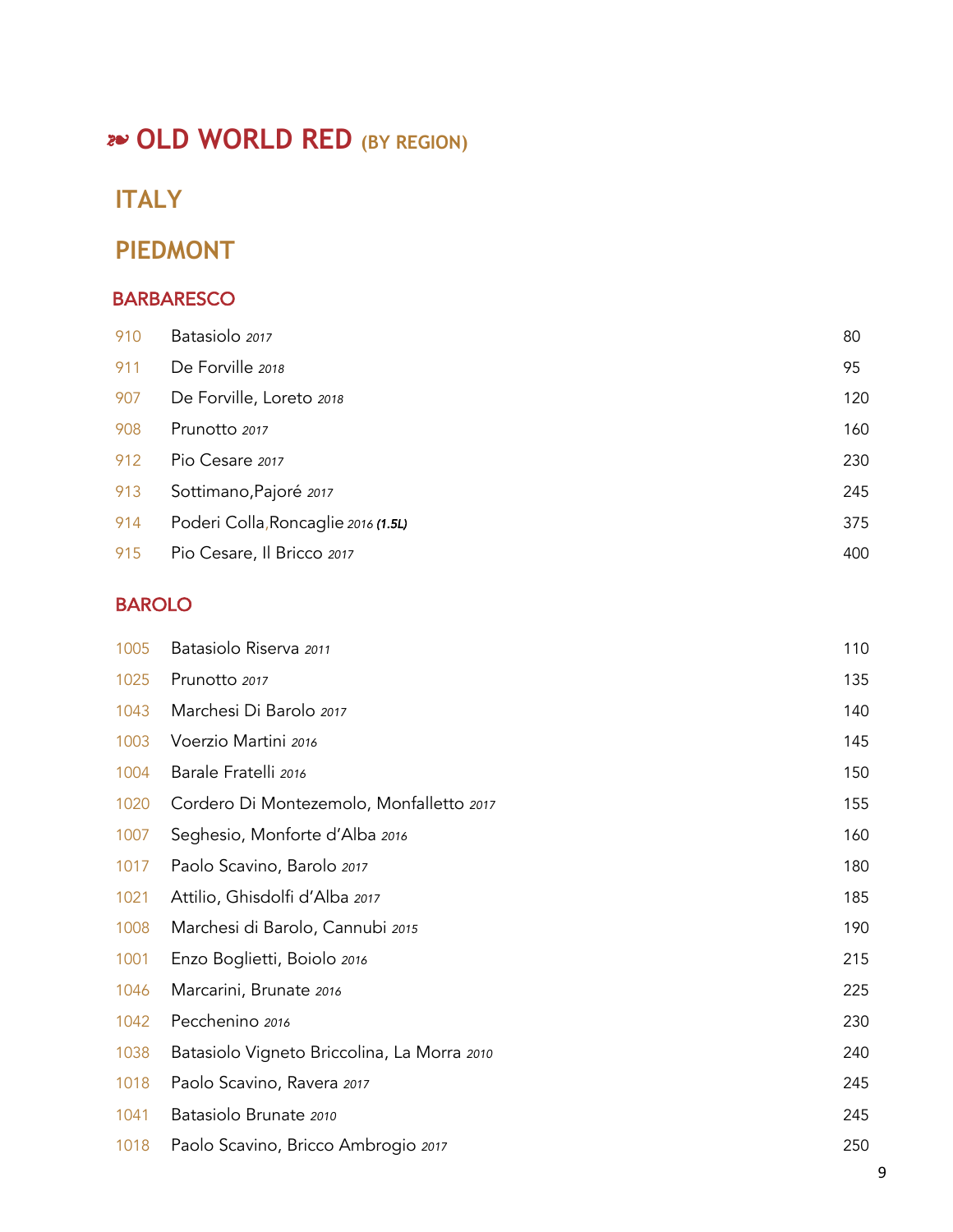# !"**OLD WORLD RED (BY REGION)**

# **ITALY**

# **PIEDMONT** (BAROLO con't)

|      | 1010 Cordero di Montezemolo, Gattera 2015          | 250 |
|------|----------------------------------------------------|-----|
| 1047 | Voerzio Martini, La Serra 2016                     | 260 |
| 1009 | Pio Cesare 2016                                    | 260 |
|      | 1014 Paolo Scavino, Bric Dël Fiasc 2017            | 300 |
| 1000 | Enzo Boglietti, Fossati 2016                       | 310 |
| 1044 | Batasiolo Vigneto Briccolina, La Morra 2012 (1.5L) | 450 |
| 1015 | Roberto E Davide 2017                              | 500 |
| 1006 | Pio Cesare Ornato 2016                             | 500 |
| 1045 | Poderi Colla 2016 (1.5L)                           | 525 |
|      | 1022 Aldo Conterno, Cicala 2015                    | 550 |

#### LANGHE

|      | 1086 De Forville, Nebbiolo d'Alba 2019  | 75  |
|------|-----------------------------------------|-----|
| 1082 | Broccardo, Barbera d'Alba 2020          | 80  |
| 1081 | Voerzio Martini, Ciabot Della Luna 2019 | 85  |
| 1080 | Broccardo, Barbera d'Alba 2019          | 85  |
|      | 1078 Pio Cesare, Barbera d'Alba 2019    | 95  |
|      | 1085 Quorum Hastae, Barbera d'Asti 2000 | 325 |
|      | 1083 Quorum Hastae, Barbera d'Asti 1999 | 360 |

#### COLLINE NOVARESI / VALTELINA

|      | 1079 Fontechiara NEBBIOLO 2015                    | -90 |
|------|---------------------------------------------------|-----|
|      | 1097 Guardasole, Virgilo NEBBIOLO, VESPOLINA 2018 | 100 |
| 1099 | Mamete Prevostini, Garof NEBBIOLO 2015            | 115 |

### TRENTINO-ALTO ADIGE

| 1187 Alois Lageder, Krafuss (PINOT NOIR) 2015 |  |
|-----------------------------------------------|--|
|-----------------------------------------------|--|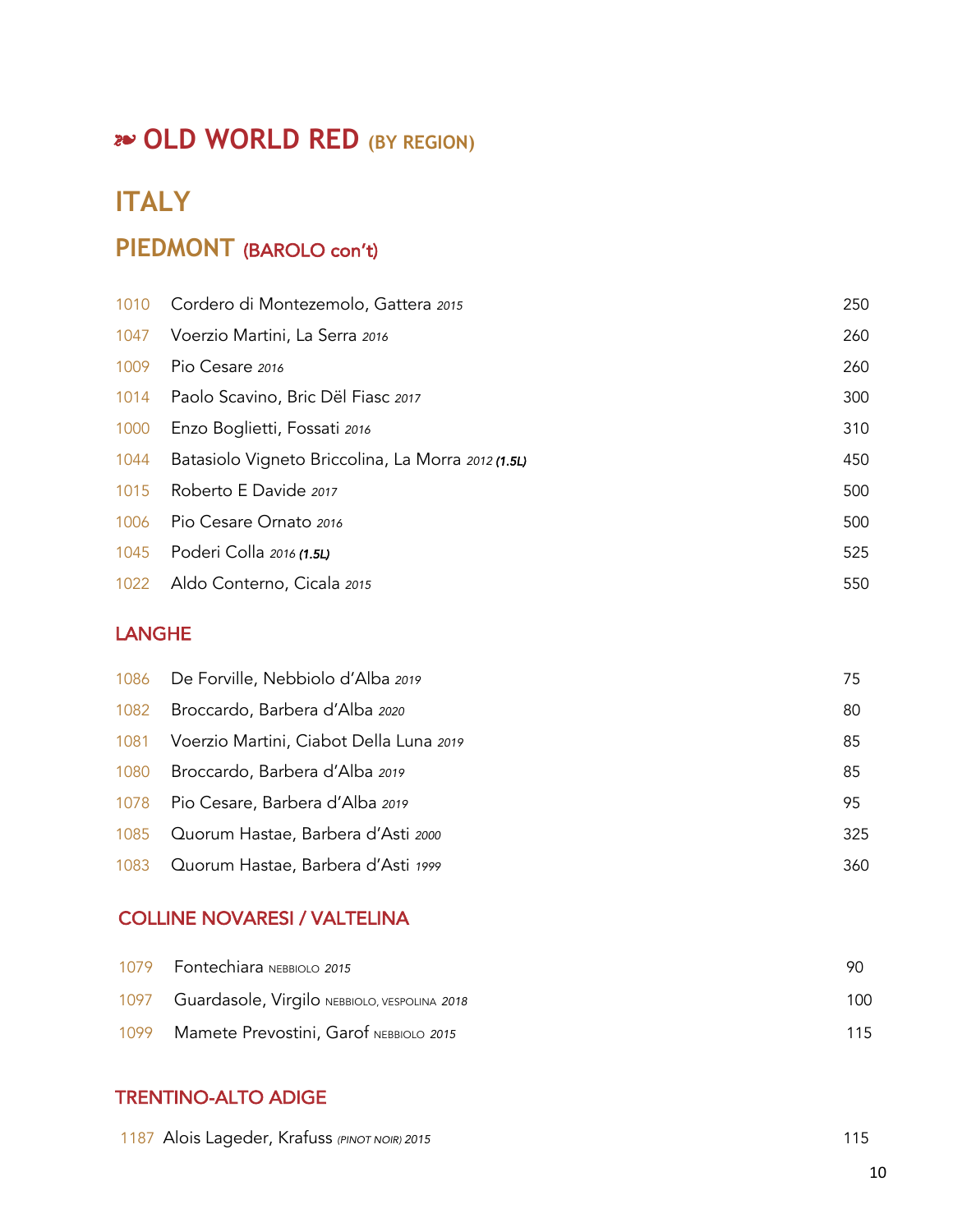# !"**OLD WORLD RED (BY REGION)**

# **ITALY**

# **TUSCANY**

### CHIANTI CLASSICO

| 520 | Tenuta di Arceno 2019                     | 60  |
|-----|-------------------------------------------|-----|
| 511 | Marchese Antinori, Peppoli 2019           | 70  |
| 521 | Castello della Paneretta 2018             | 80  |
| 515 | Mazzei, Fonterutoli 2015                  | 80  |
| 514 | Selvapiana 2019                           | 85  |
| 513 | Rocca delle Macie, Sant'Alfonso 2018      | 90  |
| 527 | Fèlsina, Berardenga 2019                  | 95  |
| 525 | Rocca delle Macie, Sant'Alfonso 2018 (3L) | 325 |

#### CHIANTI CLASSICO, RISERVA

| Tenuta Corbinaia, Delirante Riserva 2017   | 90  |
|--------------------------------------------|-----|
| Marchese Antinori Riserva 2019             | 120 |
| Selvapiana Rufina Riserva 2017             | 130 |
| Castello della Paneretta Riserva 2016 (3L) | 585 |
| Marchese Antinori Riserva 2011 (3L)        | 650 |
|                                            |     |

#### CHIANTI CLASSICO, GRAN SELEZIONE

| 503 | Banfi, Fonte Alla Selva 2014                    | 105 |
|-----|-------------------------------------------------|-----|
| 502 | Ruffino, Ducale Oro 2017                        | 115 |
| 510 | Riserva Di Fizzano 2016                         | 125 |
| 509 | Marchesi Antinori, Badia a Passignano 2018      | 140 |
| 526 | Tenuta Di Arceno, Strada al Sasso 2018          | 145 |
| 524 | Castello di Querceto, Il Picchio 2015 (1,5L)    | 375 |
| 507 | Marchesi Antinori, Badia a Passignano 2010 (3L) | 710 |
| 512 | Marchesi Antinori, Badia a Passignano 2008 (3L) | 850 |
| 523 | Castello di Ama, San Lorenzo 2016 (3L)          | 950 |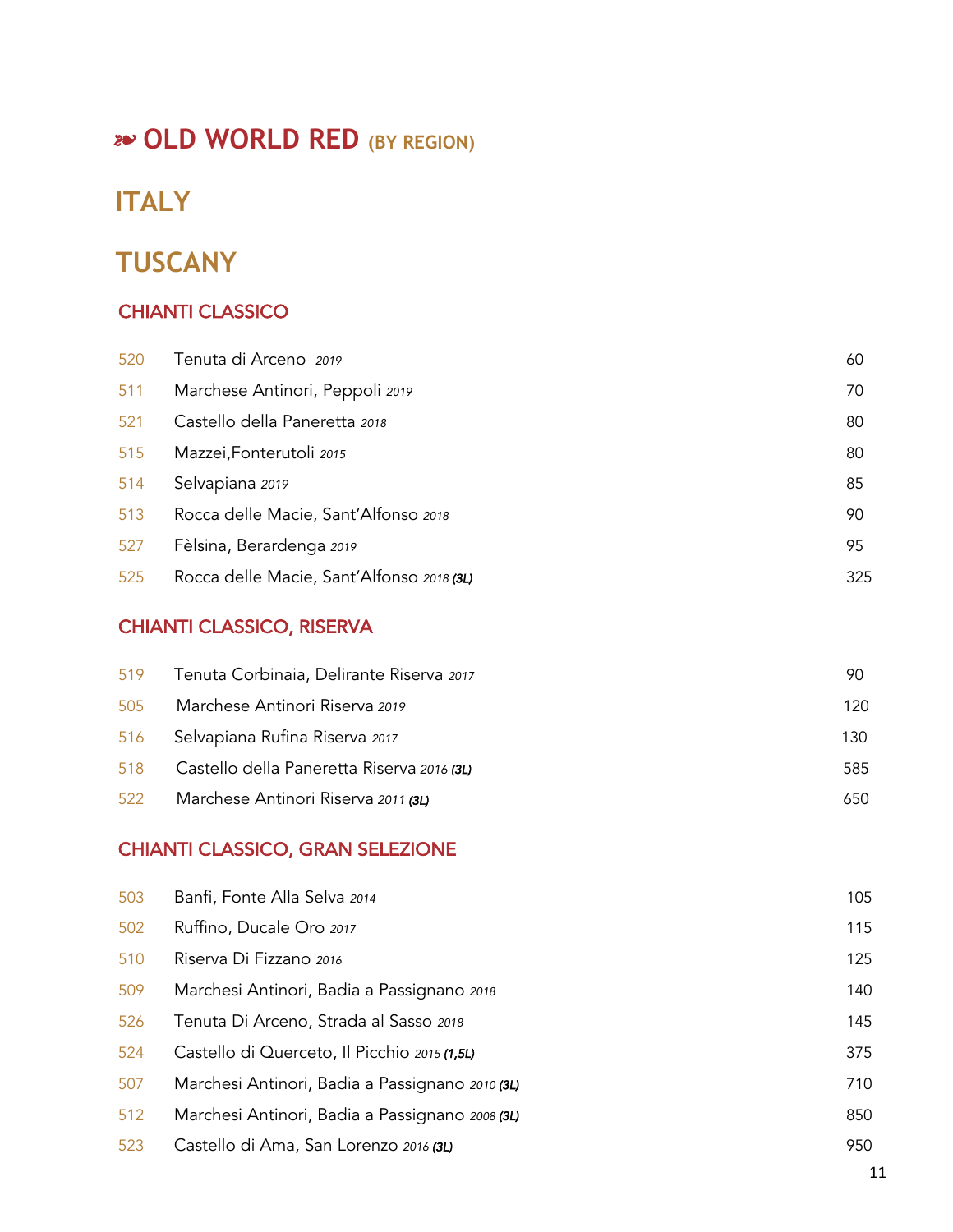# **20 OLD WORLD RED (BY REGION)**

# **ITALY**

# **TUSCANY**

### **CARMIGNANO**

| 824 | Fabrizio Pratesi, Carmione (SANGIOVESE, CABERNET SAUVIGNON, MERLOT) 2018      |     |
|-----|-------------------------------------------------------------------------------|-----|
| 823 | Fabrizio Pratesi, Locorosso 2019                                              | 95  |
| 825 | Capezzana, Villa Di Capezzana (SANGIOVESE, CABERNET SAUVIGNON) 2018           | 100 |
| 820 | Piaggia Riserva, Mauro Vannucci (SANGIOVESE, CABERNET SAUVIGNON, MERLOT) 2017 | 125 |

#### MONTEPULCIANO

| 852 | Carpineto Riserva MONTEPULCIANO (PRUGNOLO GENTILE) 2015 (3L)                       | 445 |
|-----|------------------------------------------------------------------------------------|-----|
| 857 | Vigneto Santa Pia, La Braccesca Riserva MONTEPULCIANO (PRUGNOLO GENTILE) 2008 (3L) | 750 |

### ROSSO DI MONTALCINO

| 613 | Tornesi 2019                       | 80  |
|-----|------------------------------------|-----|
|     | 612 Pian delle Vigne 2019          | 85  |
|     | 617 San Polo 2019                  | 90  |
|     | 686 San Felice, Campogiovanni 2018 | 95  |
|     | 605 San Giorgio 2018               | 115 |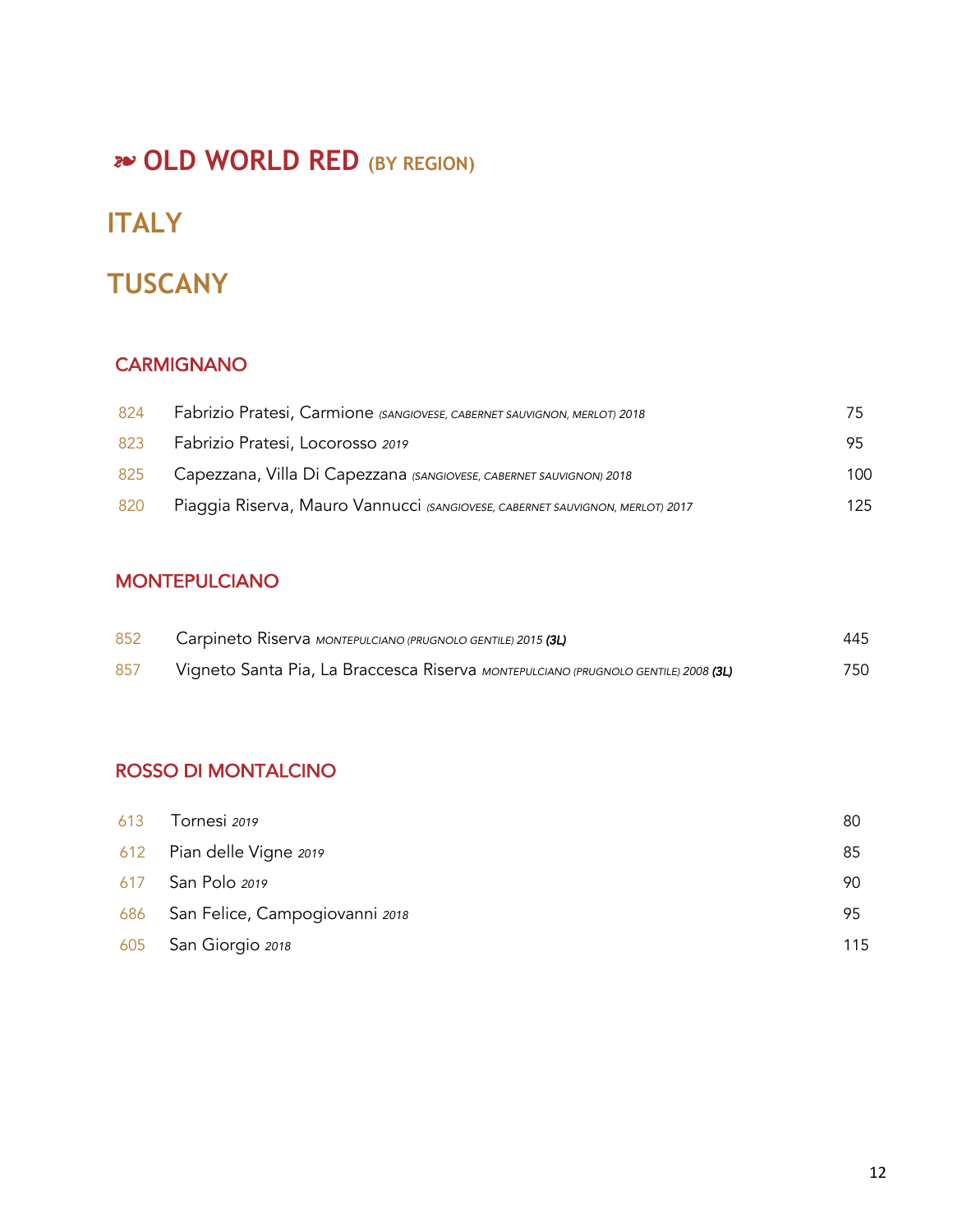# **2<sup>2</sup> OLD WORLD RED** (BY REGION)

# **ITALY**

# **TUSCANY**

#### BRUNELLO DI MONTALCINO

| 604 | Marchese Frescobaldi, CastelGiocondo 2016     | 105  |
|-----|-----------------------------------------------|------|
| 603 | Rocca delle Macie, Esperienza Numero 8 2015   | 145  |
| 620 | Podere Brizio by Dievole 2016                 | 145  |
| 625 | San Polo 2017                                 | 160  |
| 689 | Caparzo 2016                                  | 165  |
| 628 | Pian Delle Vigne 2016                         | 170  |
| 642 | Banfi Poggio Alle Mura 2016                   | 180  |
| 630 | Tornesi 2015                                  | 185  |
| 664 | Poggio Antico 2015                            | 245  |
| 602 | Gaja, Pieve Santa Restituta 2016              | 250  |
| 622 | Siro Pacenti, 2014                            | 260  |
| 635 | Castillo Romitorio 2015                       | 310  |
| 635 | Castillo Romitorio 2016                       | 330  |
| 685 | San Polo Podernovi 2016                       | 400  |
| 610 | Valdicava 2012                                | 460  |
| 611 | Valdicava 2010                                | 500  |
| 639 | IL Poggione 2012 (1.5L)                       | 625  |
| 684 | Banfi 2012 (5L)                               | 875  |
| 691 | IL Poggione 2015 (3L)                         | 975  |
| 634 | Marchesi Antinori, Pian Delle Vigne 2011 (3L) | 1000 |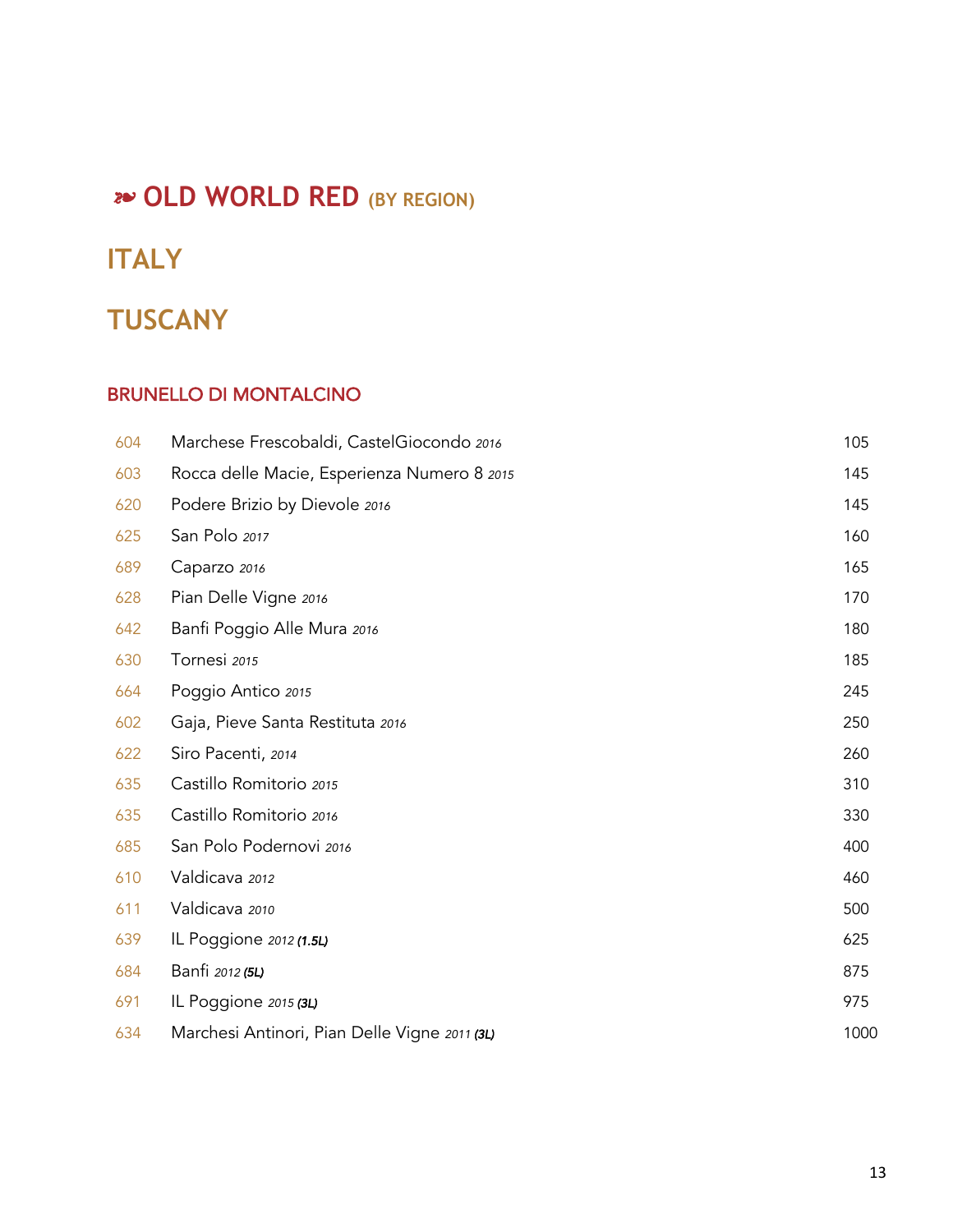# **20 OLD WORLD RED (BY REGION)**

# **ITALY**

### BRUNELLO DI MONTALCINO RISERVA

| 641 | IL Poggione 2012                                         | 260 |
|-----|----------------------------------------------------------|-----|
| 682 | Banfi Poggio Alle Mura 2011                              | 285 |
| 681 | Banfi Poggio Alle Mura 2009                              | 290 |
| 680 | Banfi Poggio Alle Mura 2008                              | 300 |
| 679 | Banfi Poggio Alle Mura 2007                              | 325 |
| 683 | Tenuta Fanti, Vigna Le Macchiarelle 2011                 | 290 |
| 629 | Marchese Antinori, Pian delle Vigne, Vigna Ferrovia 2013 | 300 |
| 688 | Padelletti 2015                                          | 410 |
| 690 | IL Poggione 2015 (1.5L)                                  | 700 |
| 627 | Valdicava, Madonna del Piano 1999                        | 650 |
| 687 | Padelletti 2015 (1.5L)                                   | 800 |

### BOLGHERI

| 710 | Banfi ASKA (CABERNET SAUVIGNON, CABERNET FRANC) 2018                               | 75  |
|-----|------------------------------------------------------------------------------------|-----|
| 702 | Tenuta Guado Al Tasso, Il Bruciato (MERLOT, SYRAH, CABERNET SAUVIGNON) 2020        | 85  |
| 712 | Tenuta Argentiera, Donoratico (CABERNET SAUVIGNON, MERLOT, CABERNET FRANC) 2018    | 115 |
| 705 | Tenuta Guado Al Tasso, Cont'ugo (MERLOT) 2019                                      | 145 |
| 703 | Tenuta dell'Ornellaia, Le Serre Nuovo (MERLOT BLEND) 2019                          | 150 |
| 701 | Castello di Bolgheri (CABERNET SAUVIGNON, CABERNET FRANC) 2018                     | 200 |
| 709 | Tenuta Argentiera, Argentiera (CABERNET SAUVIGNON, MERLOT, CABERNET FRANC) 2017    | 210 |
| 728 | Giovanni Chiappini, Felciaino (CABERNET SAUVIGNON, MERLOT, CAB FRANC) 2018         | 225 |
| 729 | Giovanni Chiappini, Guado de Gemoli (CABERNET SAUVIGNON, MERLOT, CAB FRANC) 2016   | 235 |
| 727 | Giovanni Chiappini, Guado de Gemoli (CABERNET SAUVIGNON, MERLOT, CAB FRANC) 2012   | 250 |
| 704 | Gaja, Ca'Marcanda, Magari (CABERNET FRANC, CABERNET SAUVIGNON, PETIT VERDOT) 2018  | 250 |
| 768 | Le Macchiole Rosso (MERLOT, CABERNET FRANC, CABERNET SAUVIGNON, SYRAH) 2018 (1.5L) | 260 |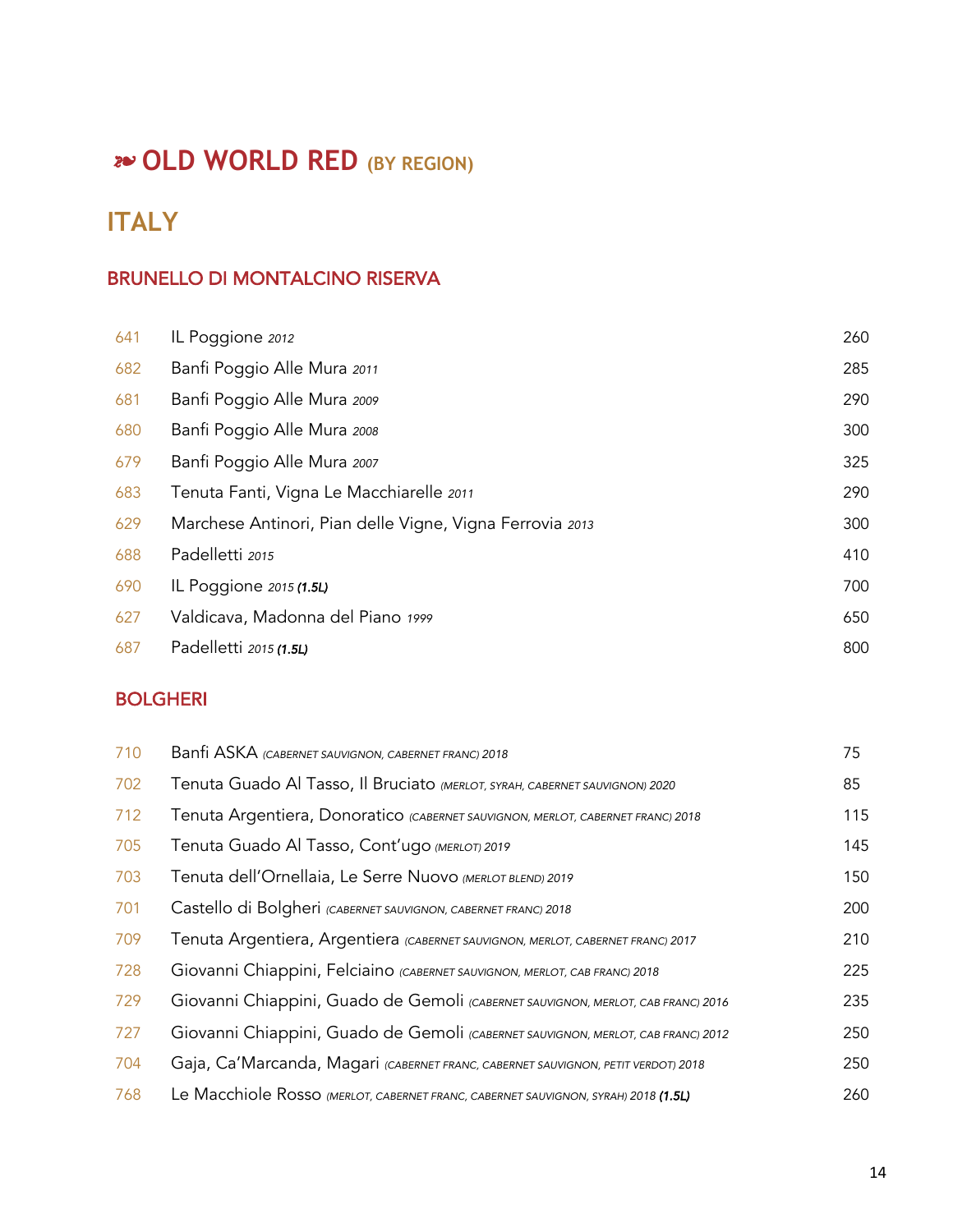# **20 OLD WORLD RED (BY REGION)**

# **ITALY**

#### BOLGHERI (con't)

| 764 | Tenuta Guado Al Tasso (BORDEAUX BLEND) 2018                                          | 280  |
|-----|--------------------------------------------------------------------------------------|------|
| 766 | Tenuta Guado Al Tasso (BORDEAUX BLEND) 2013                                          | 420  |
| 708 | Gaja Camarcanda (MERLOT, CABERNET SAUVIGNON) 2016                                    | 480  |
| 726 | Tenuta dell'Ornellaia, Ornellaia (BORDEAUX BLEND) 2015                               | 500  |
| 726 | Tenuta dell'Ornellaia, Ornellaia (BORDEAUX BLEND) 2018                               | 525  |
| 738 | Tenuta dell'Ornellaia, L'Essenza (BORDEAUX BLEND) 2014                               | 540  |
| 759 | Macchiole, Scrio (SYRAH) 2001                                                        | 550  |
| 711 | Tenuta San Guido, Sassicaia (CABERNET SAUVIGNON) 2015                                | 775  |
| 777 | Tenuta dell'Ornellaia, Massetino (MERLOT) 2019                                       | 900  |
| 770 | Tenuta Argentiera, Donoratico (CABERNET SAUVIGNON, MERLOT, CABERNET FRANC) 2019 (6L) | 900  |
| 769 | Tenuta Argentiera, Argentiera (CABERNET SAUVIGNON, MERLOT, CABERNET FRANC) 2016 (3L) | 1100 |
| 767 | Tenuta Guado Al Tasso (BORDEAUX BLEND) 2008 (1.5L)                                   | 1100 |
| 713 | Tenuta Guado Al Tasso, Matarocchio (CABERNET FRANC) 2016                             | 1300 |
| 749 | Tenuta dell'Ornellaia, Masseto (MERLOT) 2018                                         | 3100 |
| 714 | Marchesi Antinori, Matarocchio (CABERNET FRANC) 2015 (1.5L)                          | 5000 |

### TUSCANY IGT

| 2215 | Fanti, Poggio Torto Rosso (SANGIOVESE, MERLOT, CABERNET SAUVIGNON, SYRAH) 2019 | 50  |
|------|--------------------------------------------------------------------------------|-----|
| 2200 | Mazzei, Badiola di Fonterutoli (SANGIOVESE, MERLOT, PETIT VERDOT) 2017         | 55  |
| 2218 | Villa Antinori (MERLOT, SYRAH, PETIT VERDOT, SANGIOVESE) 2019                  | 55  |
| 2217 | Argiano NC (CABERNET SAUVIGNON, MERLOT, SANGIOVESE) 2018                       | 60  |
| 2219 | Frattoria Le Pupille, Morellino Di Scansano (SANGIOVESE) 2019                  | 60  |
| 2228 | Ruffino, Modus (MERLOT, SANGIOVESE, CABERNET SAUVIGNON) 2017                   | 65  |
| 2224 | Brancaia, Tre (CABERNET SAUVIGNON, MERLOT, SANGIOVESE) 2019                    | 75  |
| 2252 | Tenuta Sette Ponti, Crognolo (SANGIOVESE, MERLOT) 2018                         | 95  |
| 2282 | Rocca delle Macie Roccato (SANGIOVESE, CABERNET) 2013                          | 135 |
| 2522 | Valadorna (MERLOT, CABERNET SAUVIGNON, CABERNET FRANC, PETIT VERDOT) 2010      | 170 |
| 2211 | Vigorello (CABERNET, MERLOT) 2010                                              | 180 |
| 2204 | Mazzei, Tenuta Belgvardo (CABERNET SAUVIGNON, CABERNET FRANC) 2016             | 180 |
|      |                                                                                |     |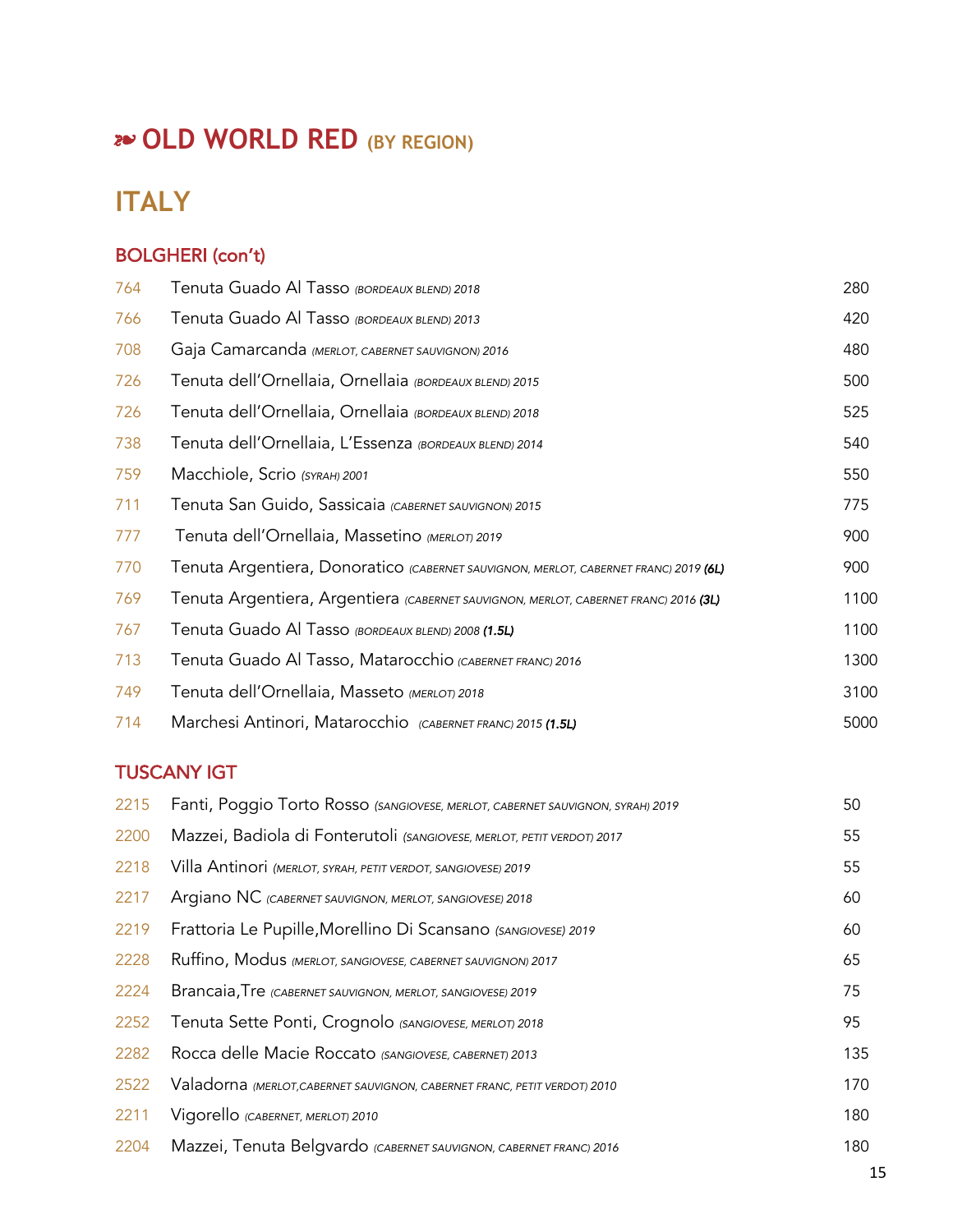# **ITALY**

#### TUSCANY IGT (con't)

| 2261 | Marchese Frescobaldi, Tenuta di Castelgiocondo, Lamaione (MERLOT) 2013                | 190  |
|------|---------------------------------------------------------------------------------------|------|
| 2259 | Marchese Frescobaldi, Tenuta di Castelgiocondo, Lamaione (MERLOT) 2014                | 190  |
| 2260 | Marchese Frescobaldi, Tenuta di Castelgiocondo, Lamaione (MERLOT) 2012                | 210  |
| 2202 | Poggio Alle Nane, Le Mortelle (CABERNET FRANC, CABERNET SAUVIGNON, CARMENERE) 2015    | 190  |
| 2271 | Castello Di Bossi, Girolamo (MERLOT) 2010                                             | 200  |
| 2205 | Castello Di Querceto, Cignale (CABERNET SAUVIGNON, MERLOT) 2016                       | 210  |
| 2309 | Brancaia,, Il Blu (MERLOT, SANGIOVES, CABERNET SAUVIGNON,) 2018                       | 220  |
| 2213 | Tenuta Sette Ponti, Oreno (MERLOT, CABERNET SAUVIGNON, PETIT VERDOT) 2018             | 225  |
| 2201 | Castell'in Villa, Santacroce (CABERNET SAUVIGNON, SANGIOVESE) 2004                    | 275  |
| 2203 | Fattoria Le Pupille, Saffredi (CABERNET SAUVIGNON, MERLOT, PETIT VERDOT) 2018         | 300  |
| 2273 | Castello del Terriccio (BORDEAUX BLEND) 2001                                          | 300  |
| 2510 | Castello dei Rampolla, Sammarco (CABERNET SAUVIGNON, MERLOT, SANGIOVESE) 2003         | 310  |
| 2472 | Mazzei, Siepi (MERLOT, SANGIOVESE) 2019                                               | 350  |
| 2521 | Tua Rita, Rosso dei Notri (CABERNET SAUVIGNON, MERLOT, SYRAH) 2018 (3L)               | 360  |
| 2339 | Marchesi Antinori, Tignanello (SANGIOVESE, CABERNET SAUVIGNON, CAB FRANC) 2018        | 375  |
| 2395 | Tua Rita, Per Sempre (SYRAH) 2004                                                     | 380  |
| 2520 | Montepeloso Nardo (MONTEPULCIANO, SANGIOVESE, MALVASIA NERA) 2001                     | 390  |
| 2387 | Bibi Graetz, Testamatta (SANGIOVESE) 2016                                             | 400  |
| 2523 | Rocca delle Macie Roccato (SANGIOVESE, CABERNET SAUVIGNON) 2010 (3L)                  | 450  |
| 2513 | Castello dei Rampolla, d'Alceo (CABERNET SAUVIGNON, PETIT VERDOT) 2004                | 450  |
| 2221 | Le Trame, Le Boncie (SANGIOVESE) 2018 (1.5L)                                          | 450  |
| 2515 | Tua Rita, Redigaffi (MERLOT) 2003                                                     | 580  |
| 2404 | Argiano Solengo (CABERNET SAUVIGNON, PETIT VERDOT, MERLOT, SYRAH) 2016 (3L)           | 800  |
| 2336 | Marchesi Antinori, Tignanello (SANGIOVESE, CABERNET SAUVIGNON, CAB FRANC) 2018 (1.5L) | 900  |
| 2230 | Rocca delle Macie, Ser Gioveto (SANGIOVESE, CAB SAV, MERLOT) 2010 (12L)               | 1500 |
| 2490 | Solaia (CABERNET SAUVIGNON, CABERNET FRANC, SANGIOVESE) 2018                          | 1500 |
| 2462 | Solaia (CABERNET SAUVIGNON, CABERNET FRANC, SANGIOVESE) 2004                          | 1900 |
| 2491 | Solaia (CABERNET SAUVIGNON, CABERNET FRANC, SANGIOVESE) 2010                          | 2000 |
| 2263 | Soldera Case (SANGIOVESE) 2016 (Library wine)                                         | 2100 |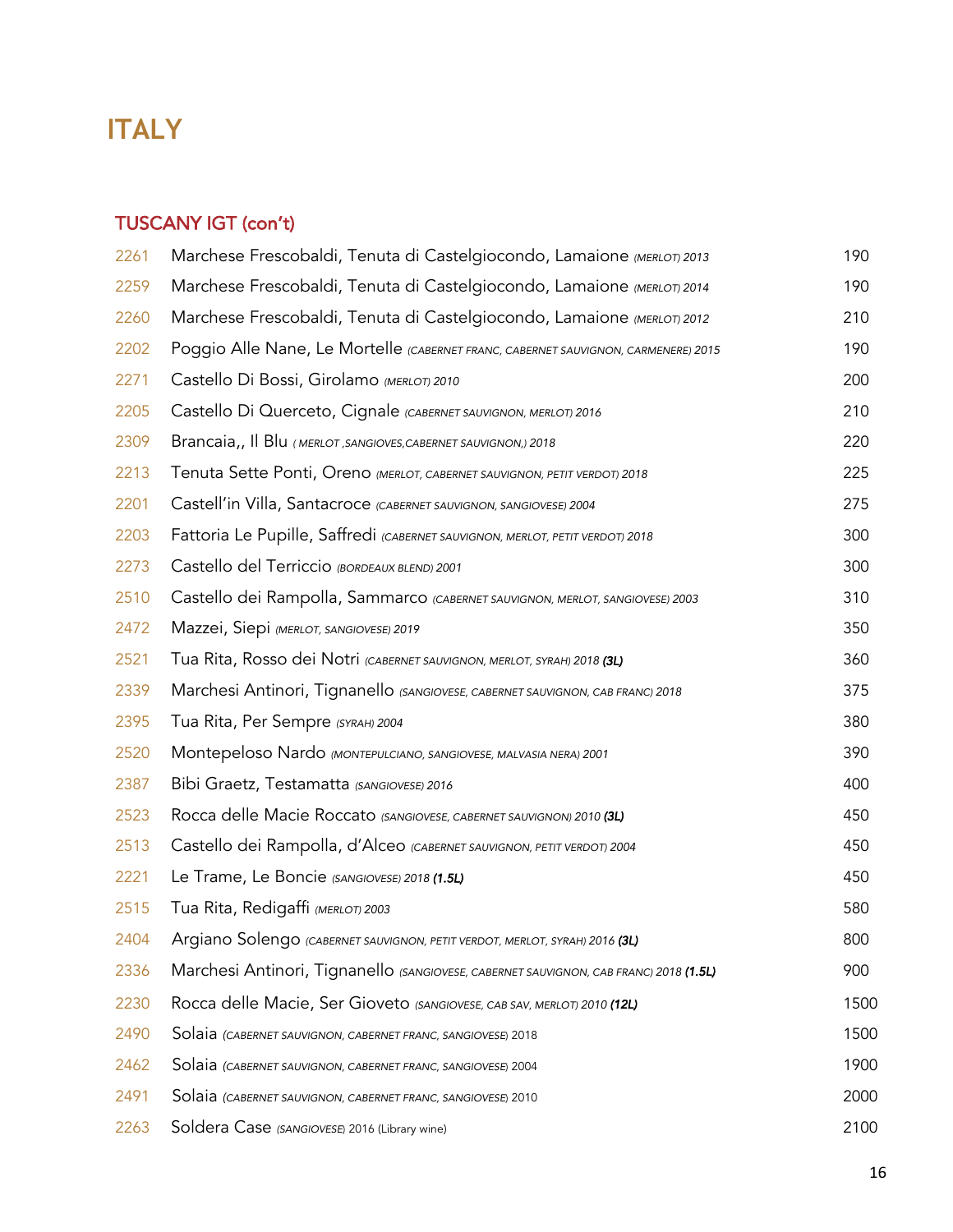# ! **OLD WORLD RED (BY REGION)**

### **ITALY**

### **VENETO**

### VERONESE AND VALPOLICELLA

| 1156 Allegrini La Grola (CORVINA, OSELATA) 2018<br>1178 Giuseppe Quintarelli, Rosso del Bepi (СОRVINA, СОRVIONE, RONDINELLA, CABERNET SAV) 1999<br>1169 Dal Forno Romano 2014<br>1168 Dal Forno Romano 2001 | 90  |
|-------------------------------------------------------------------------------------------------------------------------------------------------------------------------------------------------------------|-----|
|                                                                                                                                                                                                             | 95  |
|                                                                                                                                                                                                             | 600 |
|                                                                                                                                                                                                             | 350 |
|                                                                                                                                                                                                             | 550 |

#### AMARONE

| 1100 | Masi Classico Costasera 2016                               | 120  |
|------|------------------------------------------------------------|------|
| 1104 | Bertani 2017                                               | 125  |
| 1115 | Degani, La Rosta 2018                                      | 130  |
| 1120 | Pieropan 2016                                              | 140  |
| 1134 | Nicolis 2013                                               | 150  |
| 1140 | Punta di Villa 2016                                        | 165  |
| 1109 | Bussola 2015                                               | 185  |
| 1101 | Tommasi Ca'Florian Riserva 2012                            | 190  |
| 1113 | Speri, Sant'Urbano 2015                                    | 200  |
| 1103 | Masi Estates, Vaio Armaron, Serego Alighieri Dal 1353 2012 | 220  |
| 1108 | Brigaldara 2016                                            | 230  |
| 1138 | Allegrini 2017                                             | 240  |
| 1147 | Giusti Classico 2016                                       | 290  |
| 1105 | Masi, Campolongo Di Torbe 2011                             | 300  |
| 1107 | Masi, Mazzano 2012                                         | 310  |
| 1114 | Bussola Riserva 2011                                       | 500  |
| 1149 | Dal Forno Romano 2013                                      | 950  |
| 1151 | Dal Forno Romano 2009 (Library wine)                       | 1350 |
|      |                                                            |      |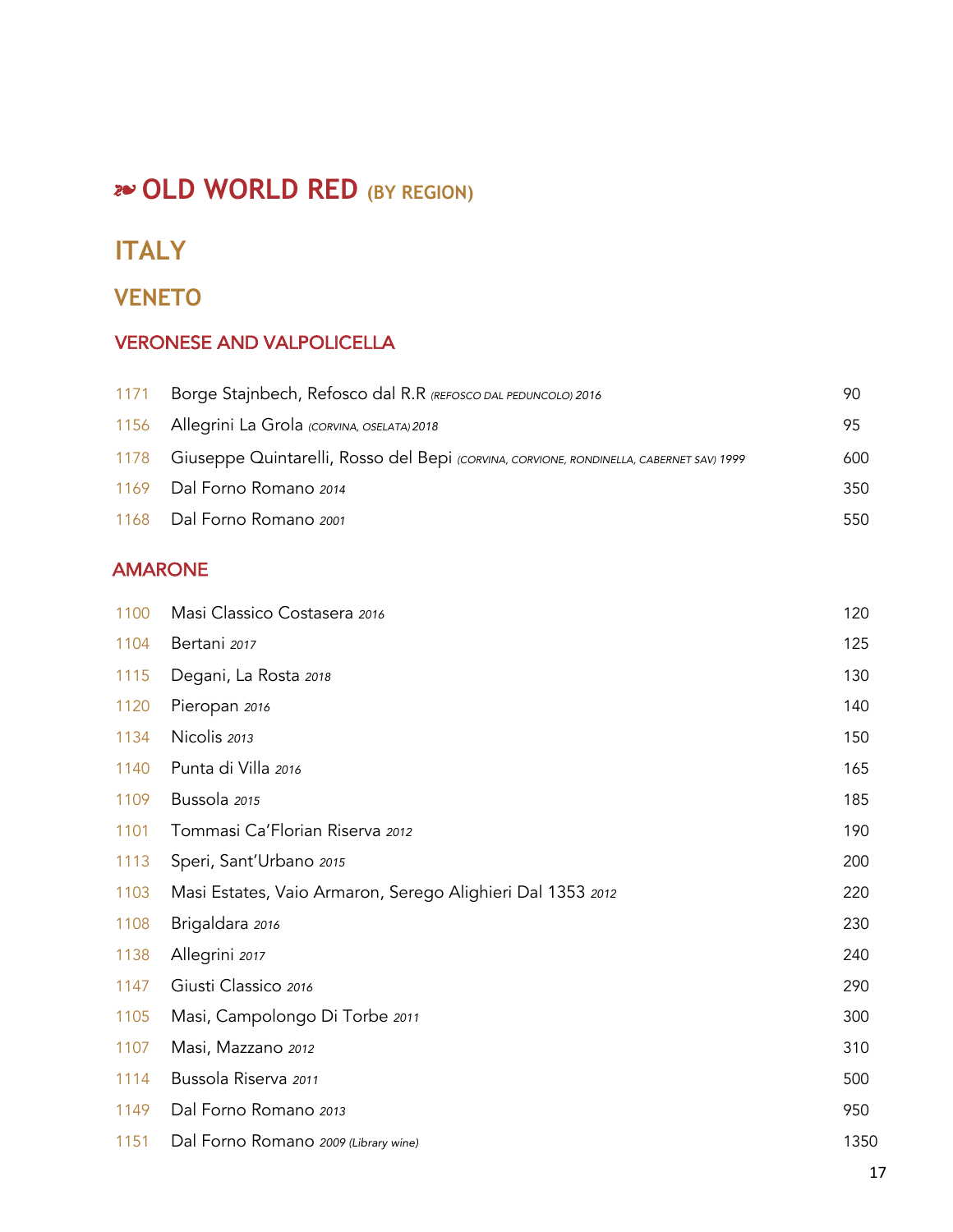# ! **OLD WORLD RED (BY REGION)**

# **ITALY**

### **LAZIO**

### LAZIO IGP

| 859            | Cotarella, Montiano (MERLOT) 2017                                                    | 175 |
|----------------|--------------------------------------------------------------------------------------|-----|
|                | <b>FRIULI VENEZIA GIULIA</b>                                                         |     |
| <b>COLLIO</b>  |                                                                                      |     |
| 1170           | Borgo del Tiglio, Riserva (CABERNET SAUVIGNON) 2008                                  | 210 |
|                | <b>EMILIA ROMAGNA</b>                                                                |     |
| 817            | Il Nespoli Borgo dei Guidi Forlì Rosso (SANGIOVESE, CABERNET SAUVIGNON, MERLOT) 2017 | 75  |
| <b>ABRUZZO</b> |                                                                                      |     |
| 856            | Illuminati, Riparosso (MONTEPULCIANO) 2018                                           | 55  |
| <b>UMBRIA</b>  |                                                                                      |     |
|                | <b>MONTEFALCO</b>                                                                    |     |
| 831            | Montefalco (SANGIOVESE, SAGRANTINO, MERLOT) 2018                                     | 65  |
|                | <b>SAGRANTINO DI MONTEFALCO</b>                                                      |     |
| 846            | Tenuta Bellafonte, Collenottolo 2013                                                 | 145 |
| 849            | Arnaldo Caprai, 25 Anniversary 2014                                                  | 175 |
| 847            | Arnaldo Caprai, 25 Anniversary 2004                                                  | 280 |
| 851            | Arnaldo Caprai, 25 Anniversary 1996                                                  | 290 |
| 854            | Arnaldo Caprai, 25 Anniversary 1995                                                  | 350 |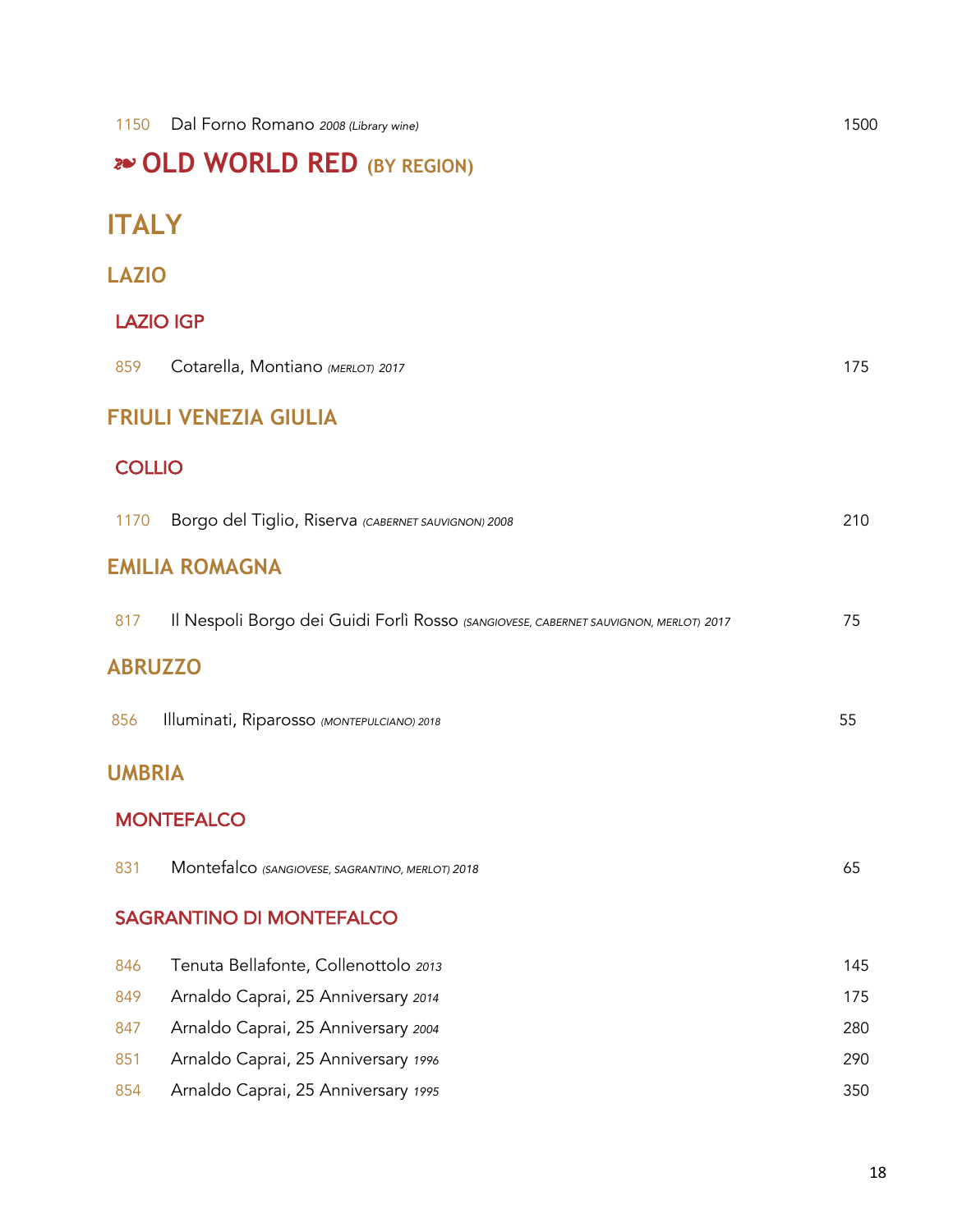# **20 OLD WORLD RED (BY REGION)**

# **ITALY**

## **PUGLIA**

| <b>SALENTO</b> |                                                                 |     |
|----------------|-----------------------------------------------------------------|-----|
| 1180           | Palamà, Arcangelo (PRIMITIVO) 2018                              | 75  |
| <b>MARCHE</b>  |                                                                 |     |
| 822            | Umani Rochi Pelago (CABERNET SAUVIGNON, MERLOT) 2013            | 160 |
|                | <b>CAMPANIA</b>                                                 |     |
| 1184           | Falerno del Massico, Villa Matilde (AGLIANICO, PIEDIROSSO) 2014 | 90  |
| 1185           | Montevetrano (CABERNET SAUVIGNON, AGLIANICO) 2004               | 250 |
| 1191           | Terra di Lavoro (AGLIANICO, PIEDIROSSO) 2002                    | 290 |
| 1193           | Mastroberardino, Radici Raurasi Riserva (AGLIANICO) 2002 (3L)   | 750 |
|                | <b>MANDURIA IGT</b>                                             |     |
| 1186           | Pietra Pura, Mandus (PRIMITIVO) 2019                            | 60  |
| 1188           | Tommasi, Surani (PRIMITIVO) 2013                                | 105 |
| <b>IRPINIA</b> |                                                                 |     |
| 1194           | Quintodecimo, Terra d'Eclano (AGLIANICO) 2018                   | 195 |
| 1190           | Feudi di San Gregorio, Serpico (AGLIANICO) 2001                 | 240 |
|                | <b>BASILICATA</b>                                               |     |
|                | <b>AGLIANICO DEL VULTURE</b>                                    |     |
| 1182           | Don Anselmo, Paternoster (AGLIANICO) 2012                       | 165 |

# **SICILY**

### SICILY DOC

| 1192 Tasca d'Almerita, Tenuta Regaleali (CABERNET SAUVIGNON) 2017 | 170 |
|-------------------------------------------------------------------|-----|
|-------------------------------------------------------------------|-----|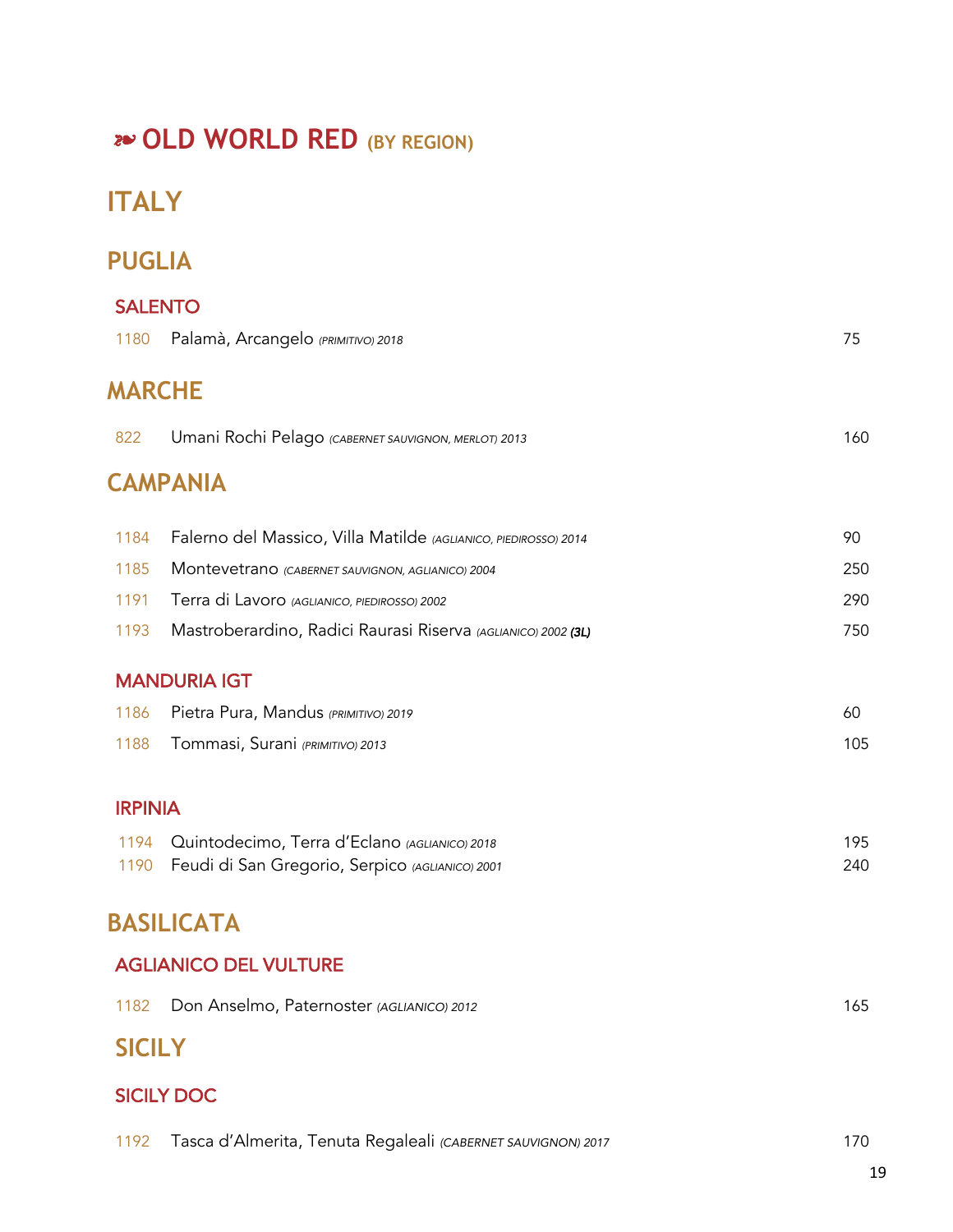# !"**OLD WORLD RED (BY REGION)**

# **FRANCE**

#### BORDEAUX

| <b>BURGUNDY / LOIRE</b> |                                                         |      |
|-------------------------|---------------------------------------------------------|------|
|                         | 3032 Château Mouton Rothschild 2000                     | 4500 |
|                         | 3056 Château Lafite Rothschild 2017                     | 3500 |
|                         | 3052 Margaux du Château Margaux, Grand Crus Classe 2014 | 250  |

### Sancerre, Domaine Delaporte (*PINOT NOIR) 2020* 75 Monthelie, Cuvée Miss Armande *<sup>2019</sup>* 125

#### RHONE VALLEY

#### CHÂTEAUNEUF-DU-PAPE

| 3031 Domaine Juliette Avril 2017                | 95   |
|-------------------------------------------------|------|
| 3033 Elisabeth Chambellan, Vieilles Vignes 2017 | 100  |
| 3035 Château Fortia, Cuvee du Baron 2017        | 125  |
| 3035 Courtil-Thibaut, Clos des Brusquieres 2019 | 130  |
| 3036 Paul Autard 2018                           | 160  |
| 3038 Château de Beaucastel, Hommage 2001        | 1000 |

#### SAINT JOSEPH

| 3040 Offenus 2018       | 100 |
|-------------------------|-----|
| <b>CROZES HERMITAGE</b> |     |
|                         |     |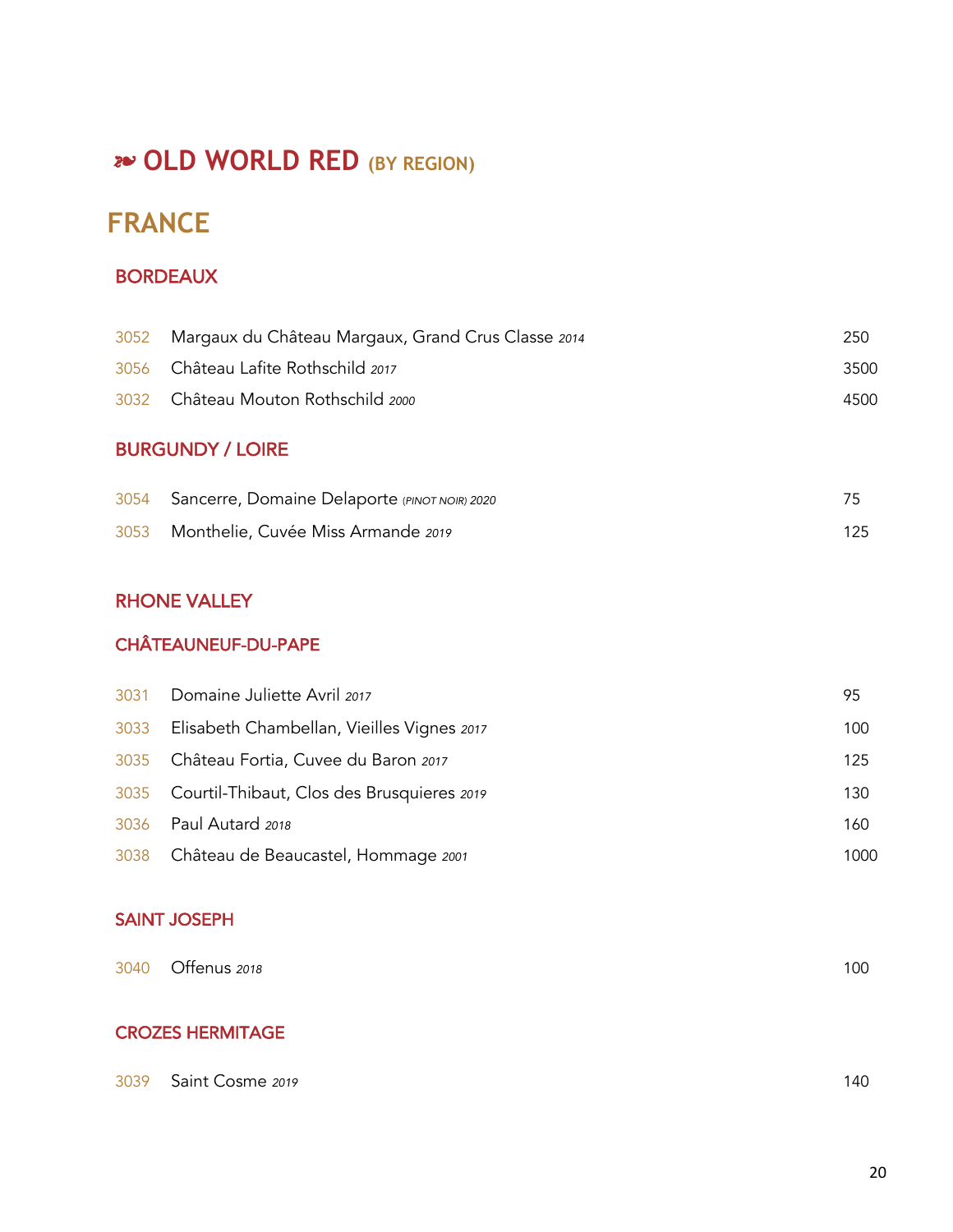# **20 OLD WORLD RED (BY REGION)**

# **SPAIN**

| 1742 Remelluri, Labastida De Alava - Rioja 2009 | 220 |
|-------------------------------------------------|-----|
| 1740 El Nido, Jumilla 2002                      | 390 |
| 1746 Flor de Pingus, Ribera Del Duero 2017      | 400 |
| 1745 Termanthia, Valdefinjas, Toro 2002         | 550 |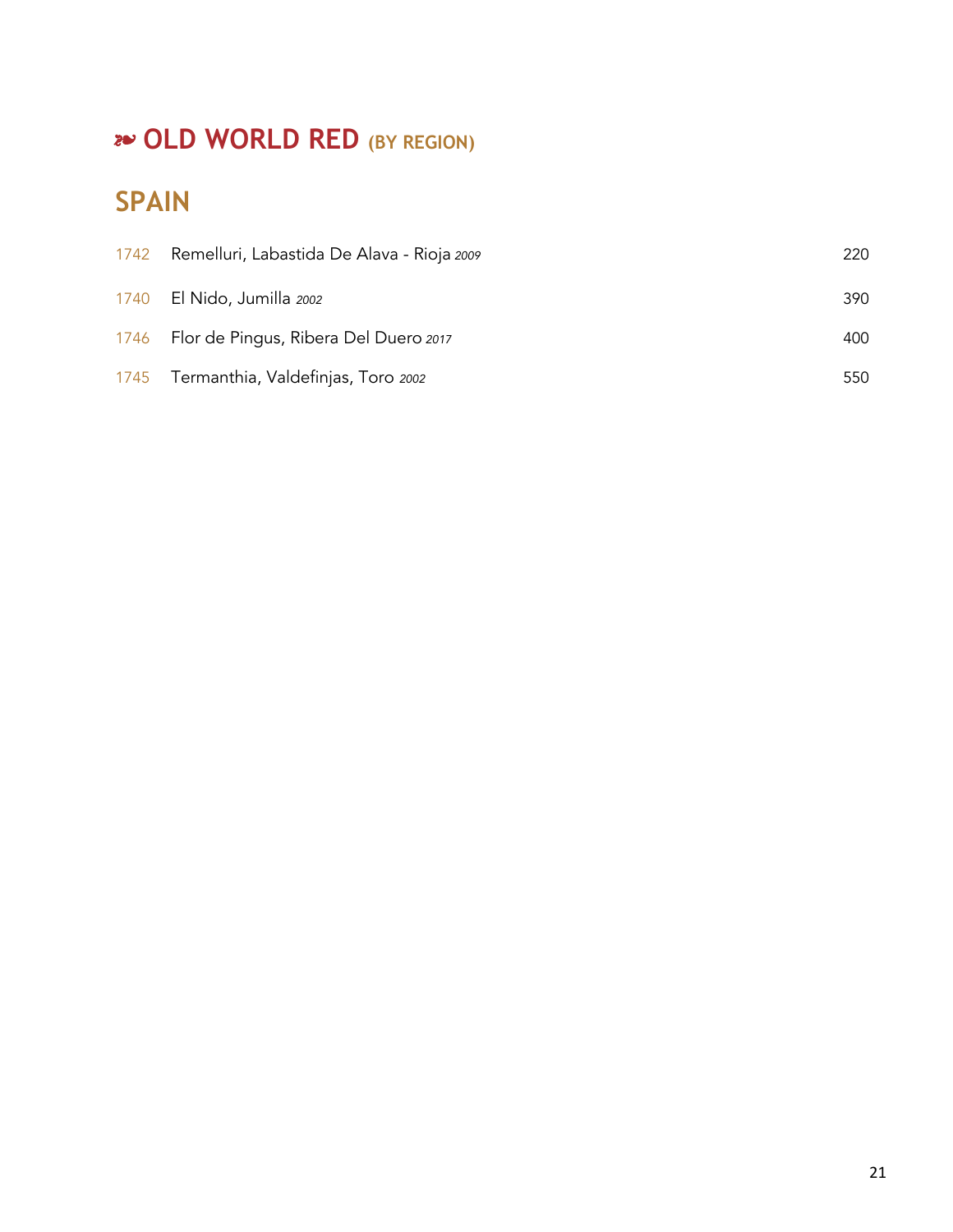# **BRITISH COLUMBIA (BY VARIETAL)**

### PINOT NOIR

| 4412 | Stag's Hollow OKANAGAN 2019                                | 60  |
|------|------------------------------------------------------------|-----|
| 4417 | Niche OKANAGAN 2020                                        | 65  |
| 4405 | Ex Nihilo Vineyards LAKE COUNTRY 2019                      | 70  |
| 4411 | Crooked Post OKANAGAN 2018                                 | 75  |
| 4403 | Meyer Family Vineyards "B" Field Blend OKANAGAN FALLS 2020 | 80  |
| 4402 | Daydreamer, Tay OKANAGAN 2020                              | 85  |
| 4408 | Carson NARAMATA 2018                                       | 95  |
| 4407 | Meyer Family Vineyards, Micro Cuvee OKANAGAN FALLS 2019    | 140 |
| 4410 | Foxtrot, Le Côteron OKANAGAN 2019                          | 150 |
| 4404 | Martin's Lane NARAMATA 2018                                | 170 |
| 4413 | Foxtrot, Estate Vineyard NARAMATA 2019                     | 190 |

#### **MERLOT**

| 50 |
|----|
| 65 |
| 80 |
| 80 |
|    |

### CABERNET SAUVIGNON

| 4101 Fairview Cellars, Premier Series GOLDEN MILE BENCH 2016 |  |
|--------------------------------------------------------------|--|
|--------------------------------------------------------------|--|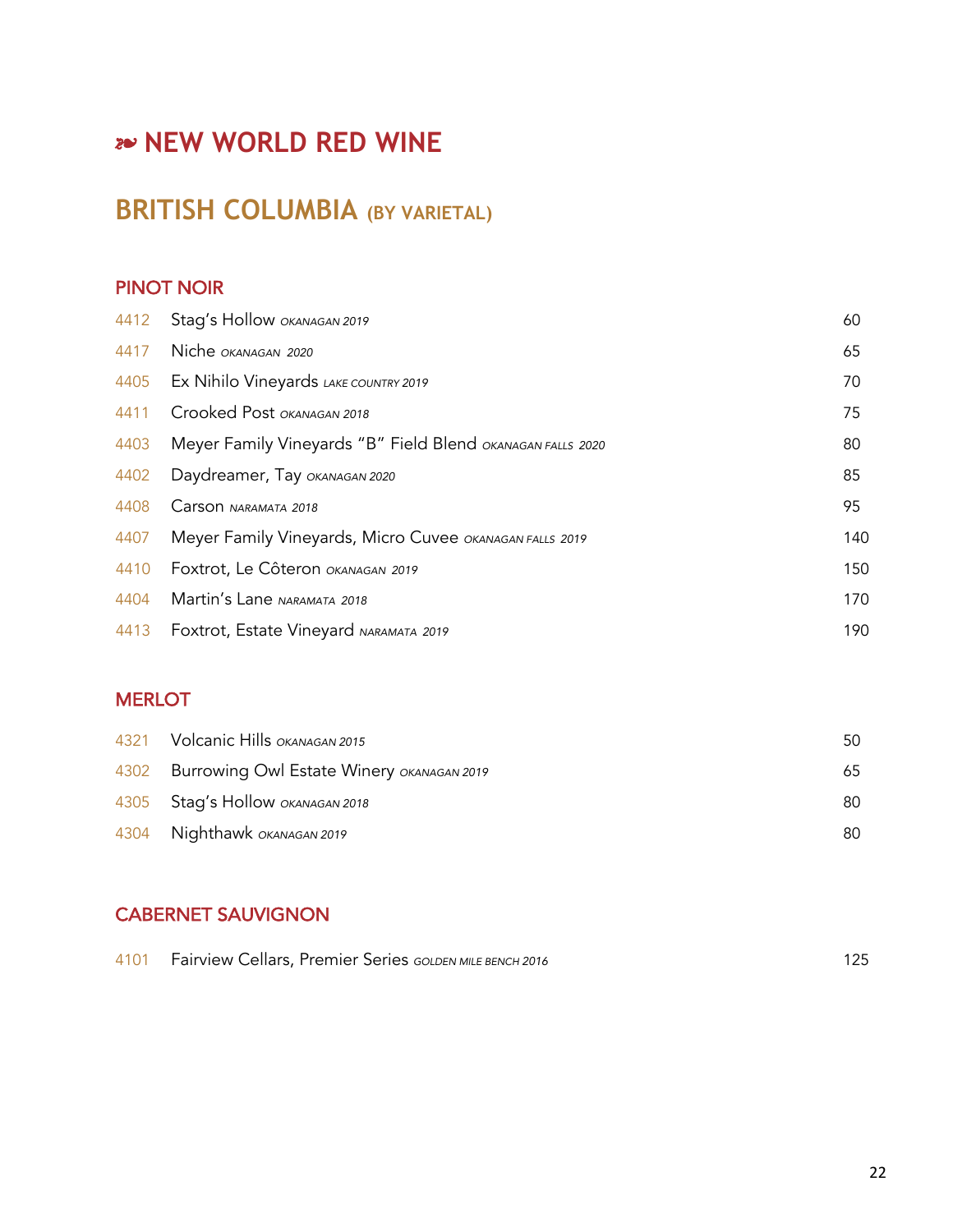# **BRITISH COLUMBIA (BY VARIETAL)**

### **MERITAGE**

|      | 4700 Ex Nihilo Vineyards OKANAGAN 2018                                           | 70   |
|------|----------------------------------------------------------------------------------|------|
|      | 4701 Culmina Vineyards, Hypothesis OKANAGAN 2016                                 | 105  |
| 4707 | Clos du Soleil SIMILKAMEEN 2017                                                  | 125  |
|      | 4703 Mission Hill Winery, Compendium OKANAGAN 2016                               | 180  |
|      | 4701 Culmina Vineyards, Hypothesis OKANAGAN 2016 (1.5L)                          | 200  |
| 4728 | Mission Hill Winery, Oculus OKANAGAN 2017                                        | 280  |
| 4729 | Clos du Soleil, Signature (CABERNET SAUVIGNON, CABERNET FRANC, MERLOT) 2017 (6L) | 1625 |
|      |                                                                                  |      |

### SYRAH / SHIRAZ

| 4635 Stag's Hollow OKANAGAN 2016      | 75. |
|---------------------------------------|-----|
| 4638 Mt. Boucherie OKANAGAN 2018      | 85  |
| 4633 Daydreamer, Amelia OKANAGAN 2018 | 85  |

### CABERNET FRANC

| 4209 Church & State OKANAGAN 2018                            | 60 |
|--------------------------------------------------------------|----|
| 4205 Fairview Cellars, Premier Series GOLDEN MILE BENCH 2019 | 70 |
| 4208 Burrowing Owl Estate Winery BLACK SAGE BENCH 2018       | 75 |

### BLENDS

| 4713 | Burrowing Owl Estate Winery, Athene BLACK SAGE BENCH (CABERNET SAUVIGNON, SYRAH) 2018 | 75  |
|------|---------------------------------------------------------------------------------------|-----|
| 4730 | The Wine Umbrella, Co-Syrah OKANAGAN (SYRAH, VIOGNIER) 2020                           | 80  |
| 4711 | Daydreamer, Jasper NARAMATA (BORDEAUX BLEND) 2020                                     | 90  |
| 4724 | Fairview Cellars, The Bear, Premier Series GOLDEN MILE BENCH (BORDEAUX BLEND) 2018    | 90  |
| 4727 | Quails 'Gate, Queue (MERLOT, CABERNET SAUVIGNON, SYRAH) 2018                          | 95  |
| 4721 | Laughing Stock Vineyards, Portfolio NARAMATA (BORDEAUX BLEND) 2018                    | 100 |
| 4726 | Phantom Estate, Chiaroscuro OKANAGAN (BORDEAUX BLEND) 2016                            | 110 |
| 4708 | Black Hills, Ipso Facto OKANAGAN (SYRAH, CABERNET SAUNGNON) 2018                      | 140 |
| 4706 | Black Hills, Nota Bene OKANAGAN (BORDEAUXBLEND) 2019                                  | 150 |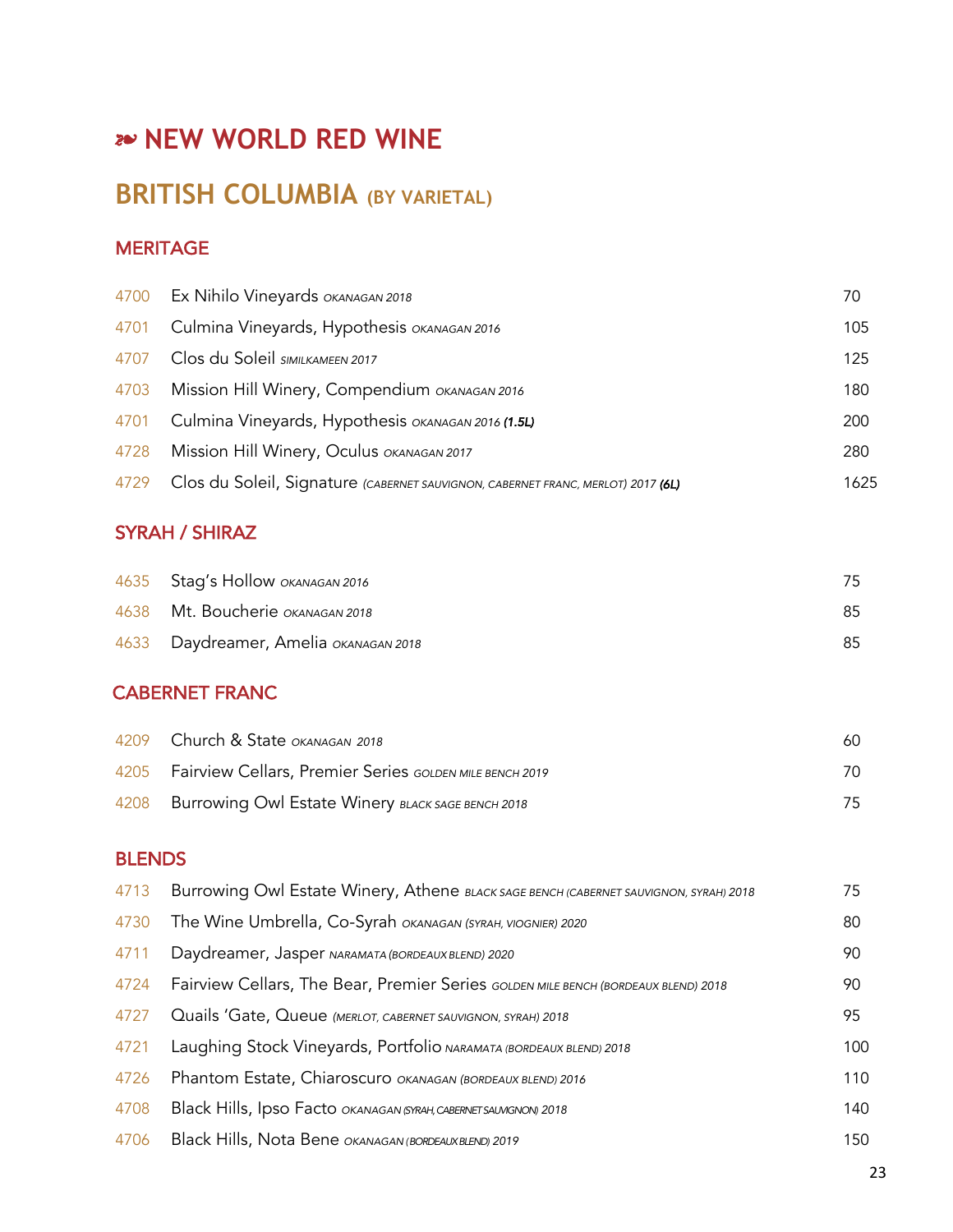# **USA (BY VARIETAL AND REGION)**

# **PINOT NOIR**

### **CALIFORNIA**

| 1425 De Loach RUSSIAN RIVER 2018                   | 90  |
|----------------------------------------------------|-----|
| 1422 Scribe CARNEROS 2017                          | 130 |
| 1423 Saintsbury CARNEROS 2016                      | 145 |
| 1407 Ramey RUSSIAN RIVER 2016                      | 160 |
| 1405 Kosta Browne, Keefer Ranch RUSSIAN RIVER 2018 | 450 |

#### **OREGON**

| 1401 Siduri WILLAMETTE VALLEY 2018                   |      |
|------------------------------------------------------|------|
| 1408 Sineann OREGON 2018                             | 100. |
| 1410 Elk Cove, Mount Richmond YAMHILL-CARLTON 2019   | 150. |
| 1427 Domaine Drouhin, Laurène WILLAMETTE VALLEY 2018 | 210. |

# **CABERNET SAUVIGNON**

#### **WASHINGTON STATE**

| 80  |
|-----|
| 115 |
| 125 |
| 200 |
|     |

#### **CALIFORNIA**

| 5005 Innisfree by Joseph Phelps 2016 | 125 |
|--------------------------------------|-----|
| 5054 The Paring 2015                 | 130 |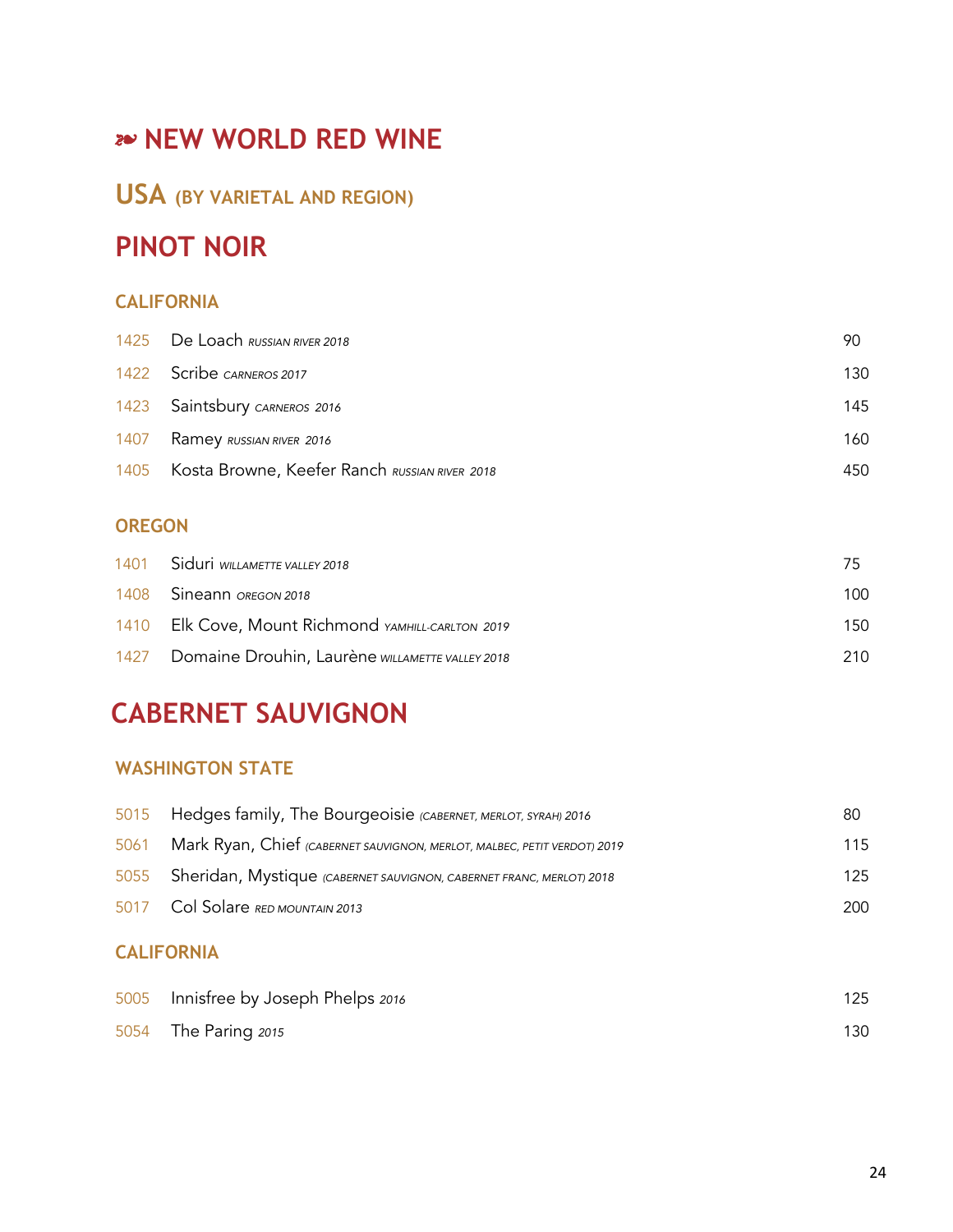# **USA (BY VARIETAL AND REGION)**

### **NAPA VALLEY**

| 5002 | Clos Du Val 2019                                          | 125 |
|------|-----------------------------------------------------------|-----|
| 5056 | St Supery 2016                                            | 150 |
| 5038 | Prisoner 2019                                             | 155 |
| 5058 | Robert Mondavi Oakville 2016                              | 165 |
| 5060 | Darioush Duel 2018                                        | 170 |
| 5001 | Cliff Lede 2016                                           | 220 |
| 5020 | Bacio Divino 2013                                         | 240 |
| 5063 | Barnett Vineyards, Spring Mountain District 2018          | 275 |
| 5062 | Marchese Antinori, Antica, Townsend Vineyard 2014         | 300 |
| 5004 | Ashes and Diamonds No 1, Red Hen Vineyard, Oak Knoll 2016 | 325 |
| 5010 | Ashes and Diamonds No.1, Vineyard 1, Rutherford 2015      | 380 |
| 5023 | Staglin 2003                                              | 400 |
| 5032 | Grgich Hills, Yountville Selection 1994                   | 420 |
| 5034 | Revana, St. Helena 2004                                   | 450 |
| 5033 | Grgich Hills, Yountville Selection 1991                   | 500 |
| 5007 | Eisele Vineyard Altagracia 2014                           | 500 |
| 5027 | Joseph Phelps, Insignia 1998                              | 500 |
| 5026 | Joseph Phelps, Insignia 1999                              | 550 |
| 5024 | Joseph Phelps, Insignia 2003                              | 550 |
| 5028 | Joseph Phelps, Insignia 2005                              | 575 |
| 5025 | Joseph Phelps, Insignia 2004                              | 600 |
| 5047 | William Cole Cuvée Claire 2002                            | 550 |
| 5051 | Blankiet Estate Paradise Hills Vineyard 2003              | 650 |
| 5049 | Buccella 2005                                             | 600 |
| 5048 | Buccella 2004                                             | 620 |
| 5030 | Joseph Phelps, Backus 2004                                | 600 |
| 5031 | Joseph Phelps, Backus 2000                                | 650 |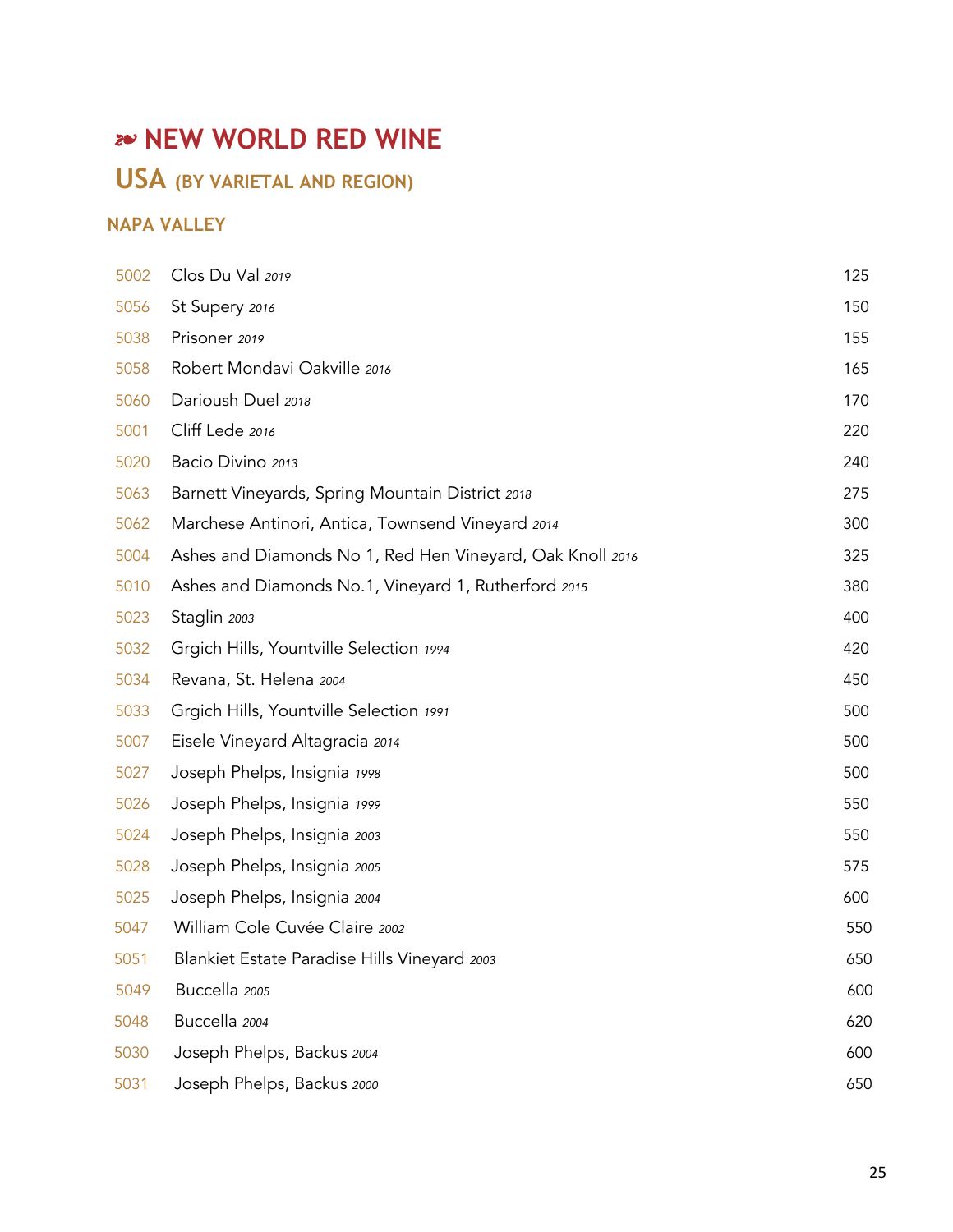# **USA (BY VARIETAL AND REGION)**

### **NAPA VALLEY (con't)**

| 5043 | Diamond Creek, Volcanic Hill 1996         | 550  |
|------|-------------------------------------------|------|
| 5042 | Diamond Creek, Volcanic Hill 1998         | 650  |
| 5040 | Diamond Creek, Red Rock Terrace 1999      | 720  |
| 5041 | Diamond Creek, Volcanic Hill 1999         | 730  |
| 5044 | Diamond Creek, Gravelly Meadow 1999       | 740  |
| 5050 | Stags Leap, Cask 23 1998                  | 800  |
| 5008 | Eisele Vineyard 2014                      | 1700 |
| 5018 | Dominus Estate (BORDEAUX BLEND) 1999 (6L) | 4000 |
|      |                                           |      |

### **SONOMA**

| 5052 Ferrari-Carano, Siena (CABERNET SAUVIGNON, SANGIOVESE, MALBEC) 2015 | 80  |
|--------------------------------------------------------------------------|-----|
| 5019 St. Francis, King's Ridge 1996                                      | 350 |

#### **PASO ROBLES**

| 5009 | Treana, Hope Family Wines (CABERNET SAUVIGNON) 2020                      | 100 |
|------|--------------------------------------------------------------------------|-----|
| 5057 | Quest, Hope Family Wines (CABERNET FRANC, CABERNET SAUVIGNON) 2019       | 100 |
| 5006 | Treana, Red Blend, Hope Family Wines (CABERNET SAUVIGNON AND SYRAH) 2018 | 130 |
|      | 5003 Austin Hope, Hope Family Wines 2019                                 | 140 |
|      | 5011 Justin, Isosceles 2015                                              | 225 |

#### **SANTA CRUZ MOUNTAINS**

| 5035 | Ridge Vineyards, Monte Bello 1998        | 430  |
|------|------------------------------------------|------|
| 5039 | Ridge Vineyards, Monte Bello 1993        | 480  |
| 5036 | Ridge Vineyards, Monte Bello 1996        | 500  |
| 5065 | Ridge Vineyards, Monte Bello 2018        | 700  |
| 5064 | Ridge Vineyards, Monte Bello 1995 (1.5L) | 1200 |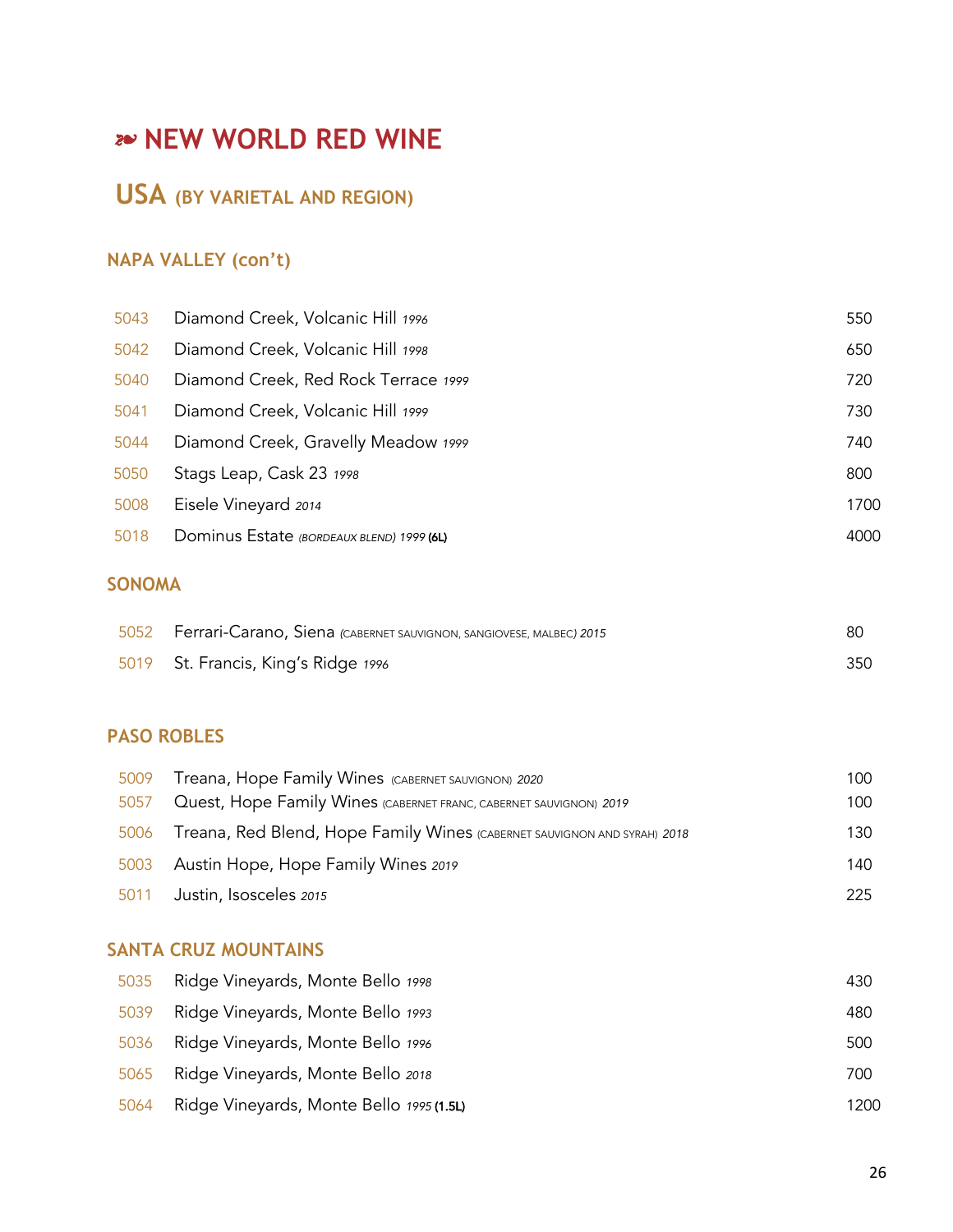# **USA (BY VARIETAL AND REGION)**

# **MERLOT**

### **NAPA VALLEY**

|      | 1357 Duckhorn Vineyards 2018                          | 150 |
|------|-------------------------------------------------------|-----|
|      | 1360 St Supery, Rutherford Estate 2014                | 180 |
|      | 1355 Barnett Vineyards, Spring Mountain District 2018 | 200 |
| 1361 | Buccella 2014                                         | 350 |
|      | 5051 Blankiet Estate, Paradise Hills Vineyard 2003    | 650 |

# **ZINFANDEL**

|      | 1506 Ridge Three Valleys NAPA 2018   | 140. |
|------|--------------------------------------|------|
|      | 1507 Ghost Block OAKVILLE- NAPA 2018 | 150. |
| 1503 | Baca, Double Dutch PASO ROBLES 2018  | 160. |

# **SYRAH/SHIRAZ**

#### **WASHINGTON STATE**

| 220 |
|-----|
|     |
|     |
|     |
| 220 |
| 350 |
|     |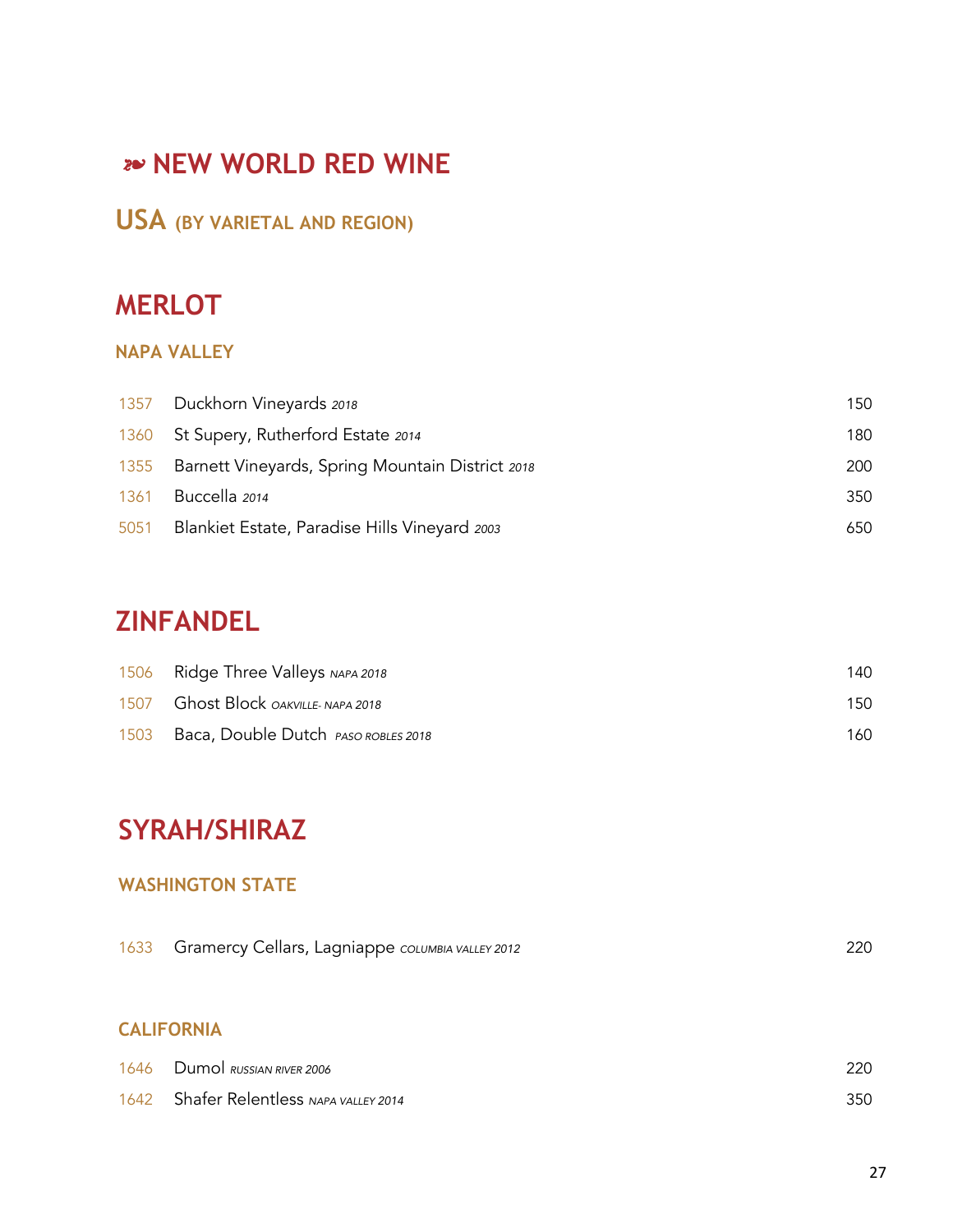# **USA (BY VARIETAL AND REGION)**

# **PETITE SYRAH and SANGIOVESE**

#### **CALIFORNIA**

|      | 1656 Foppiano RUSSIAN RIVER VALLEY, SONOMA 2013           |     |
|------|-----------------------------------------------------------|-----|
| 1747 | Bacio Divino, Pazzo (SANGIOVESE, CABERNET SAUVIGNON) 2016 | 115 |
|      | 1653 Stags' Leap NAPA VALLEY 2017                         | 125 |

# **GRENACHE**

#### **CALIFORNIA**

| 1748 | Cline, contra costa county, 2013 | 100 |
|------|----------------------------------|-----|
|------|----------------------------------|-----|

# **AUSTRALIA**

#### **BAROSSA VALLEY**

| 1624 | Bishop 2017                     | 95   |
|------|---------------------------------|------|
| 1680 | Hazyblur 2004                   | 230  |
| 1621 | Beer Brothers 2004              | 250  |
| 1677 | E&E Black Pepper 2016           | 260  |
| 1622 | Grant Burge, Meshach 2000       | 350  |
| 1617 | Penfolds, Grange Hermitage 1995 | 930  |
| 1628 | Penfolds, Grange Hermitage 1999 | 990  |
| 1670 | Penfolds, Grange Hermitage 2000 | 1000 |
| 1629 | Penfolds, Grange Hermitage 2001 | 1100 |
| 1679 | Penfolds, Grange Hermitage 2003 | 1300 |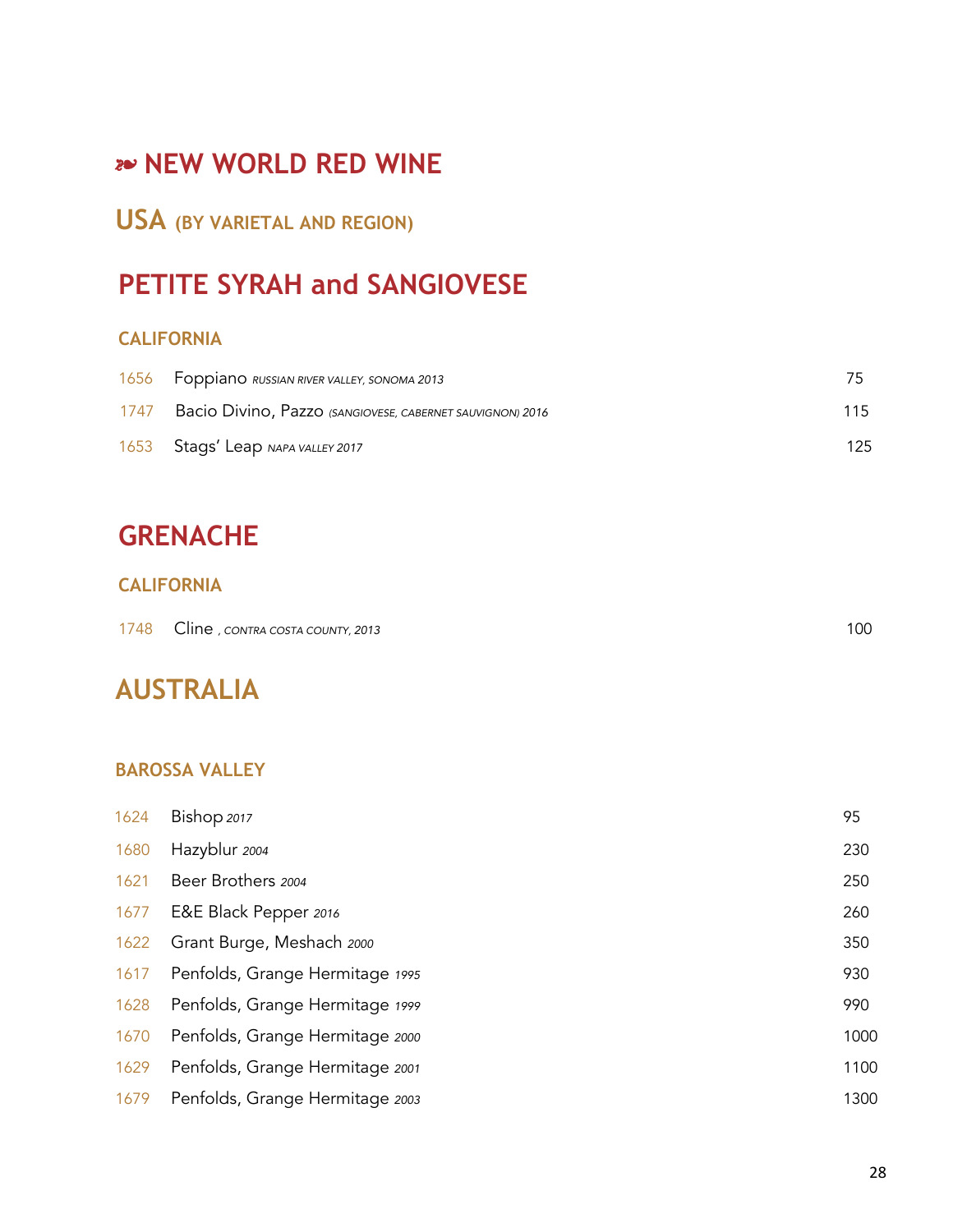# **NEW ZEALAND**

| 1403 | Pegasus Bay, Canterbury (PINOT NOIR) 2017                                  | 80  |
|------|----------------------------------------------------------------------------|-----|
|      | 1356 Craggy Range, Sophia, Gimblett Gravels Vineyard (BORDEAUX BLEND) 2011 | 175 |
|      | 1359 Craggy Range, Sophia, Gimblett Gravels Vineyard (BORDEAUX BLEND) 2013 | 190 |
|      | 1404 Craggy Range, Aroha, Te Muna Road Vineyard (PINOT NOIR) 2013          | 225 |
|      | 1634 Craggy Range, Le Sol, Gimblett Gravels Vineyard (SYRAH) 2011          | 225 |

# **SOUTH AFRICA**

| 1744 Eden Sadie, Columella (SYRAH, MOURVEDRE) 2001 |  | 350 |
|----------------------------------------------------|--|-----|
|                                                    |  |     |

# **CHILE**

| 1741 Domaine Bournet-Lapostelle, Clos Apalta, (CARMENERE, CABERNET, MERLOT) 2016 | 325 |
|----------------------------------------------------------------------------------|-----|
|                                                                                  |     |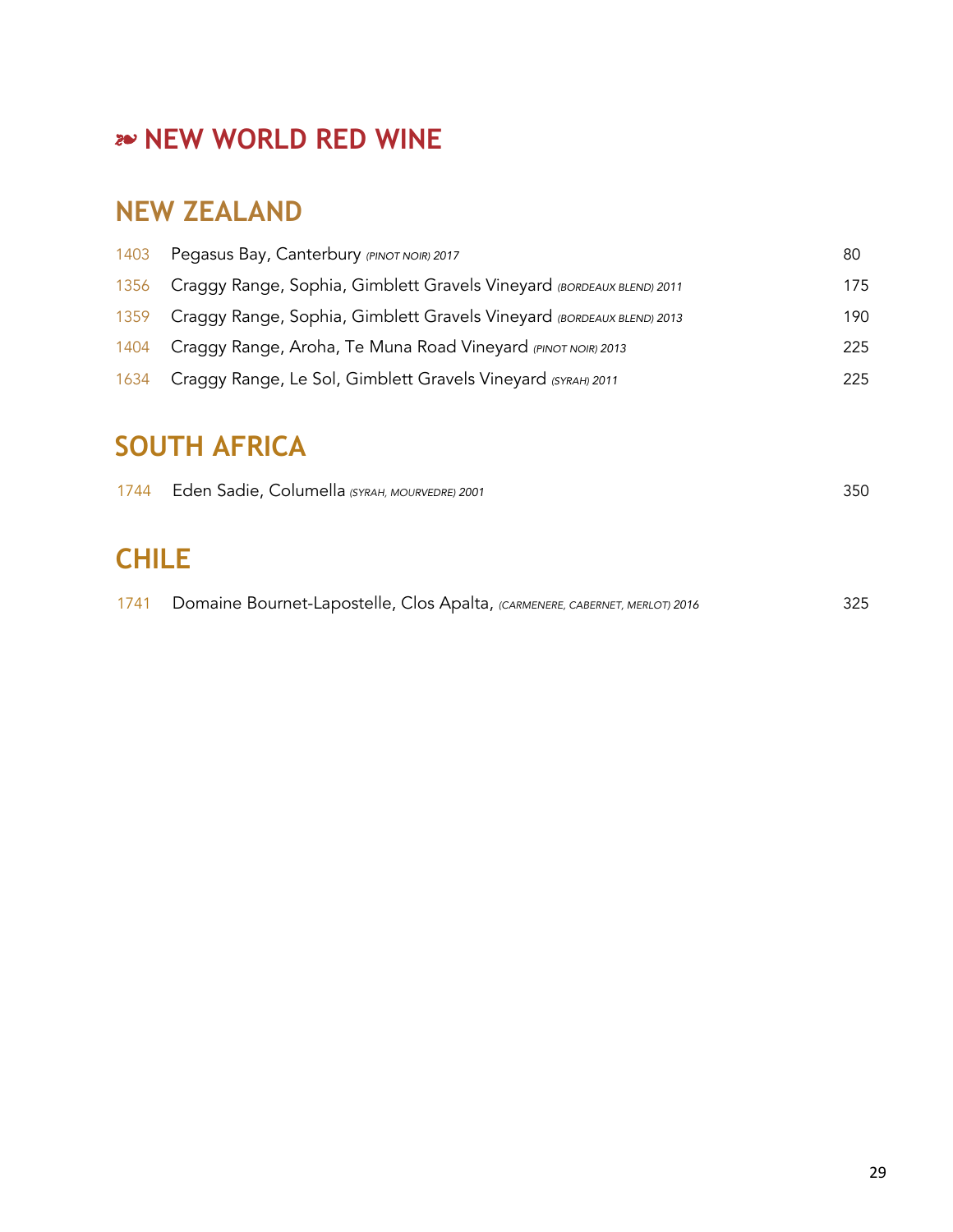# **LARGE FORMAT**

#### MAGNUM (1.5L)

| 4701 | Culmina Vineyards, Hypothesis <i>ока</i> ласал (саверлет sauvignon, саверлет FRANC, мерlот) 2016 | 200  |
|------|--------------------------------------------------------------------------------------------------|------|
| 768  | Le Macchiole Rosso BOLGHERI (MERLOT, CABERNET FRANC, CABERNET SAUVIGNON, SYRAH) 2018             | 260  |
| 524  | Castello di Querceto, Il Picchio CHIANTI CLASSICO GRAND SELEZIONE (SANGIOVESSE) 2016             | 375  |
| 914  | Poderi Colla, Roncaglie BARBARESCO (NEBBIOLO) 2016                                               | 375  |
| 2221 | Le Trame, Le Boncie TUSCANY (SANGIOVESE) 2018                                                    | 450  |
| 1044 | Batasiolo Vigneto Briccolina, La Morra (NEBBIOLO) 2012                                           | 450  |
| 1045 | Poderi Colla, Barolo (NEBBIOLO) 2016                                                             | 525  |
| 120  | Laurent Perrier Rose FRANCE NV                                                                   | 595  |
| 639  | IL Poggione, Brunello di Montalcino (SANGIOVESE) 2012                                            | 625  |
| 639  | IL Poggione, Brunello di Montalcino Riserva (SANGIOVESE) 2015                                    | 700  |
| 687  | Padelletti, Brunello di Montalcino Riserva (SANGIOVESE) 2015                                     | 800  |
| 2336 | Marchesi Antinori, Tignanello (SANGIOVESE, CABERNET SAUVIGNON, CAB FRANC) 2018                   | 900  |
| 767  | Tenuta Guado Al Tasso TUSCANY (BORDEAUX BLEND) 2008                                              | 1100 |
| 5064 | Ridge Vineyards, Monte Bello (CABERNET SAUVIGNON) 1995                                           | 1200 |
| 126  | Moët & Chandon, Dom Pérignon BRUT 1990                                                           | 3200 |
| 2265 | Marchesi Antinori, Solaia TUSCANY (CABERNET SAUVIGNON, CABERNET FRANC, SANGIOVESE) 2015          | 3500 |
| 714  | Marchesi Antinori, Matarocchio TUSCANY (CABERNET FRANC) 2015                                     | 5000 |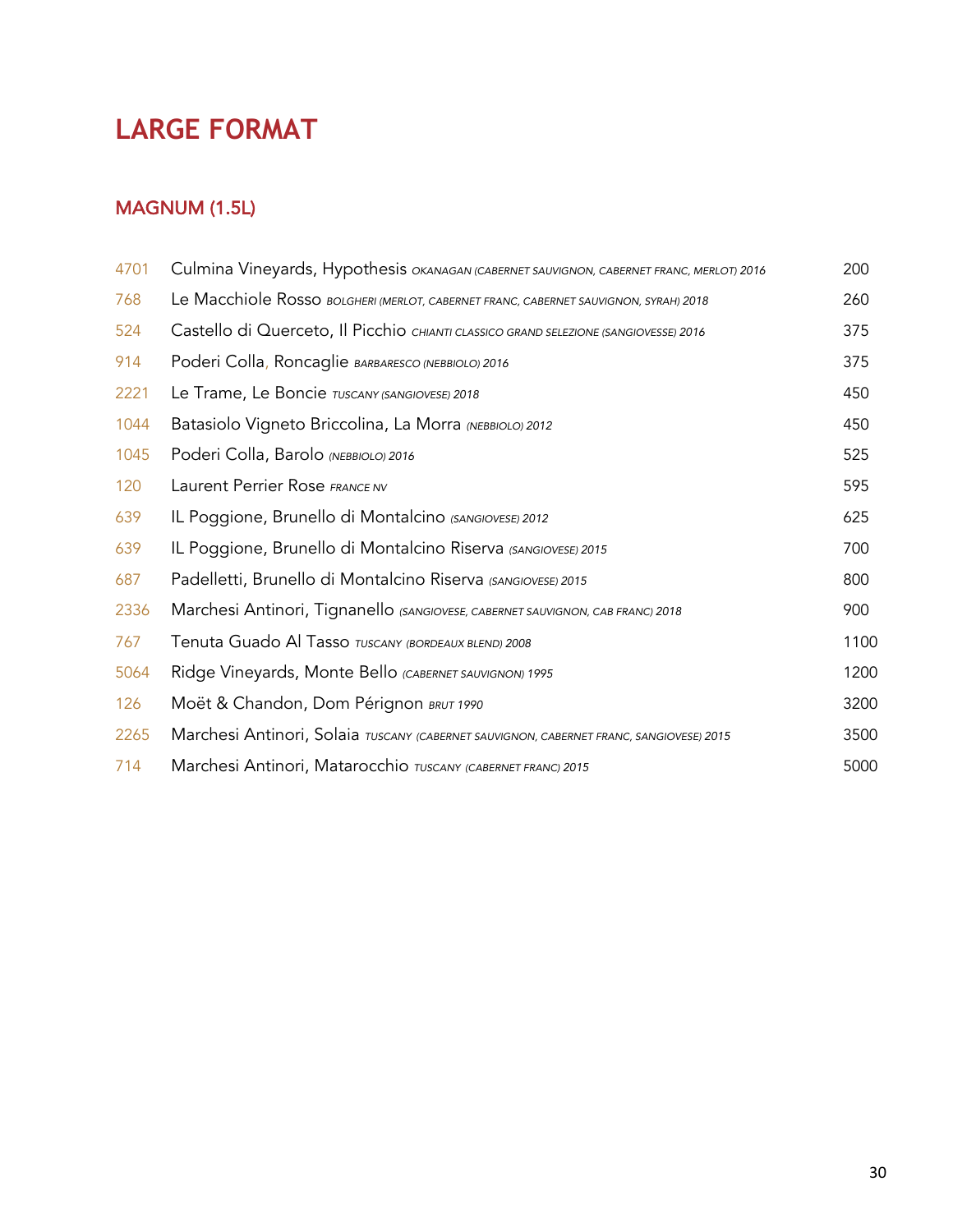### DOUBLE MAGNUM (3L)

| 525  | Rocca delle Macie, Sant'Alfonso CHIANTI CLASSICO (SANGIOVESE) 2018                      | 325  |
|------|-----------------------------------------------------------------------------------------|------|
| 2521 | Tua Rita, Rosso dei Notri TUSCANY IGT (CABERNET SAUVIGNON, MERLOT, SYRAH) 2018          | 360  |
| 852  | Carpineto Riserva MONTEPULCIANO (PRUGNOLO GENTILE) 2015                                 | 445  |
| 2523 | Rocca delle Macie Roccato (SANGIOVESE, CABERNET SAUVIGNON) 2010                         | 450  |
| 518  | Castello della Paneretta Riserva TUSCANY 2016                                           | 585  |
| 522  | Marchese Antinori Riserva TUSCANY 2011                                                  | 650  |
| 507  | Marchesi Antinori, Badia a Passignano TUSCANY 2010                                      | 710  |
| 512  | Marchesi Antinori, Badia a Passignano TUSCANY 2008                                      | 850  |
| 1193 | Mastroberardino, Radici Raurasi Riserva (AGLIANICO) 2002                                | 750  |
| 857  | Vigneto Santa Pia, La Braccesca Riserva MONTEPULCIANO (PRUGNOLO GENTILE) 2008           | 750  |
| 2404 | Argiano Solengo TUSCANY (CABERNET SAUVIGNON, PETIT VERDOT, MERLOT, SYRAH) 2016          | 800  |
| 523  | Castello di Ama, San Lorenzo TUSCANY 2016                                               | 950  |
| 691  | IL Poggione BRUNELLO DI MONTALCINO 2015                                                 | 975  |
| 634  | Marchesi Antinori, Pian Delle Vigne BRUNELLO DI MONTALCINO 2011                         | 1000 |
| 769  | Tenuta Argentiera, Argentiera TUSCANY (CABERNET SAUVIGNON, MERLOT, CABERNET FRANC) 2016 | 1100 |
| 2317 | Marchesi Antinori, Tignanello (SANGIOVESE, CABERNET SAUVIGNON, CAB FRANC) 2005          | 3600 |
| 2319 | Marchesi Antinori, Tignanello (SANGIOVESE, CABERNET SAUVIGNON, CAB FRANC) 2006          | 4000 |
| 136  | Louis Roederer, Cristal BRUT 2009                                                       | 6000 |

#### FIVE LITERS BOTTLE (5L)

| 684 | Banti BRUNELLO DI MONTALCINO 2012 | ROL |
|-----|-----------------------------------|-----|
|     |                                   |     |

#### IMPERIAL (6L)

| 770 | Tenuta Argentiera, Donoratico TUSCANY (CABERNET SAUVIGNON, MERLOT, CABERNET FRANC) 2019 | 900  |
|-----|-----------------------------------------------------------------------------------------|------|
|     | 4729 Clos du Soleil, Signature (CABERNET SAUVIGNON, CABERNET FRANC, MERLOT) 2017        | 1625 |
|     | 5046 Marilyn, The Velvet Collection (CABERNET SAUVIGNON) (1X750 1X1500 1X3000) 2004     | 3500 |
|     | 5018 Dominus Estate 1999                                                                | 4000 |
|     |                                                                                         |      |

### BALTHAZAR (12L)

| 2012 | Villa Antinori, Toscany igt (sangiovese, cab sav, merlot) 2011                     | 1000 |
|------|------------------------------------------------------------------------------------|------|
|      | 2230 Rocca delle Macie, Ser Gioveto TOSCANY IGT (SANGIOVESE, CAB SAV, MERLOT) 2010 | 1500 |